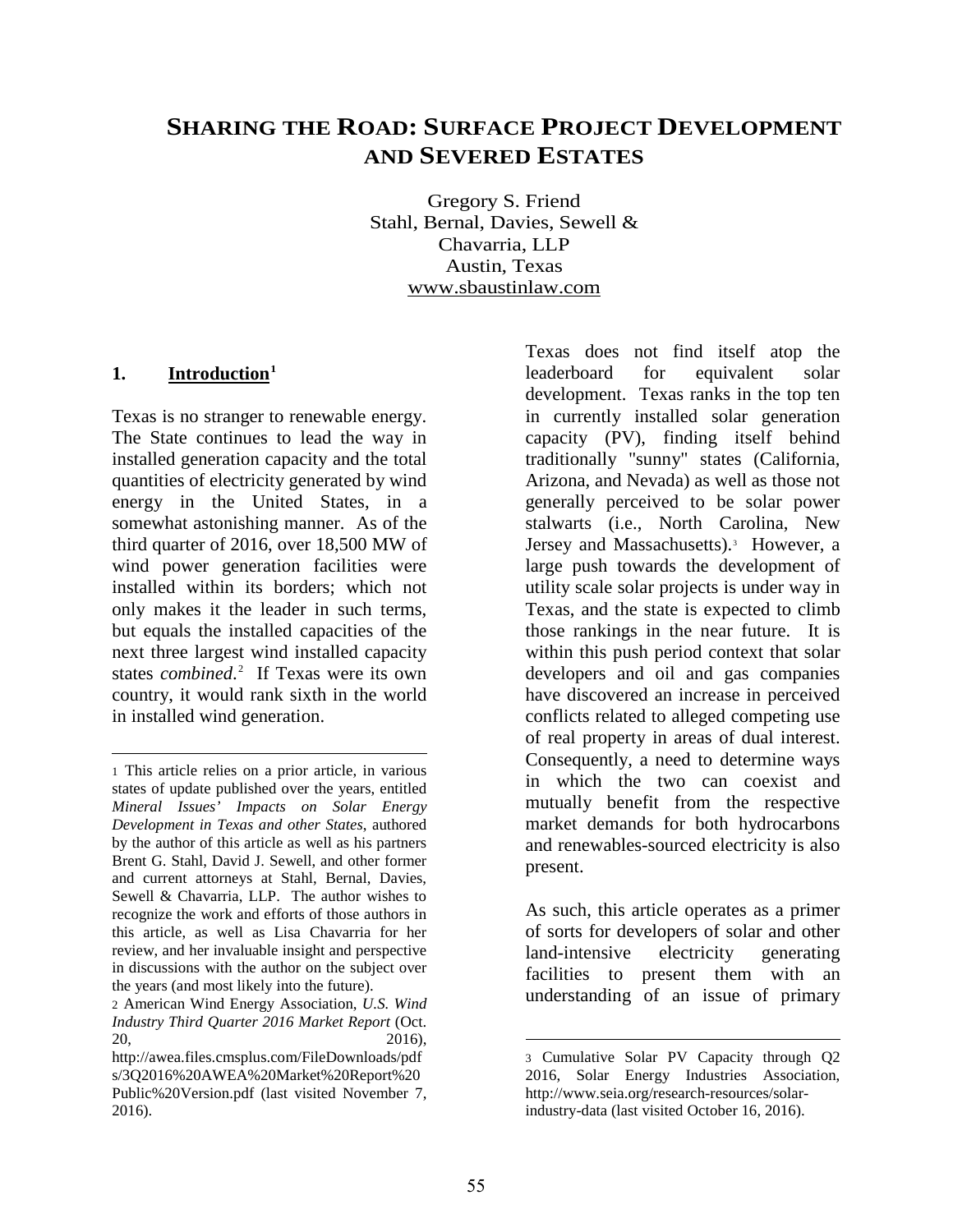importance in such development (the mineral estate), and likewise provides some insight to oil and gas operators and mineral owners regarding the developer's perspective on utilization of the surface of a potential project site. Following a discussion of the background of such property interactions and the legal and practical arena in which they occur, this article intends to address possible pathways to coexistence between surface and mineral players and the resultant maximization of property usage by those parties.

## **2. Basics**

A typical wind project in Texas has between 10,000 and 15,000 acres of property at its disposal for development purposes (via lease, easement or other land control document), but generally only actually "uses" two to three percent (2-3%) of that property for the placement of project-related infrastructure (including turbines, roads, collection and transmission lines, operations buildings, switching stations, etc.). Consequently, 97-98% of the land remains open for continued or future uses of the property under control of the wind project, subject to certain interference-related terms in the governing document. It is this small footprint and sparsity of use that prevents very many conflicts between the surface estate and mineral estate where wind development is occurring.

<span id="page-1-1"></span><span id="page-1-0"></span>On the other end of the spectrum, the development of a viable utility-scale commercial solar project requires the ownership by the developer of the fee or leasehold estate of several hundred acres of land, depending on the desired

capacity of the proposed project. [4](#page-0-3) Although the amount of land subject to the solar project's land control document(s) is smaller than for a wind development, the use of the property in this context is much more intense, with the solar project's infrastructure (panels, trackers, inverters, roads, collection lines, switching station, etc.) taking up much if not all of the subject real estate. The footprint in this scenario is relatively significant, and in light of the rights of the mineral estate to utilize a portion of the surface (as discussed further below), may lead to land usage requirements between the respective estates. As such, solar developers (and their financing partners, as applicable) must give due and serious consideration to existing and potential mineral estate interests when considering the placement and use of project facilities.

#### **3. Mineral Estate vs. Surface Estate**.

As an initial step, a solar developer must understand the underlying tenets of this concept in order to determine the best path forward. Texas has two distinct types of property rights with respect to land areas -- the mineral estate and the surface estate. Both of the aforementioned estates (among others) are held by the owner of a parcel of land pursuant to a Blackstonian view of property ownership (i.e. that the possessor of real estate owns the land from the center of the earth to the "top of the sky."[5](#page-1-0) ), as what legal scholars

 $\overline{a}$ 4 The analysis in this article will generally refer to solar development, but it is applicable to any land-intensive electric generating facilities, including gas-fired, biomass, coal and nuclear facilities.

<sup>5</sup> Please see definition of *ad coelom*, Black's Law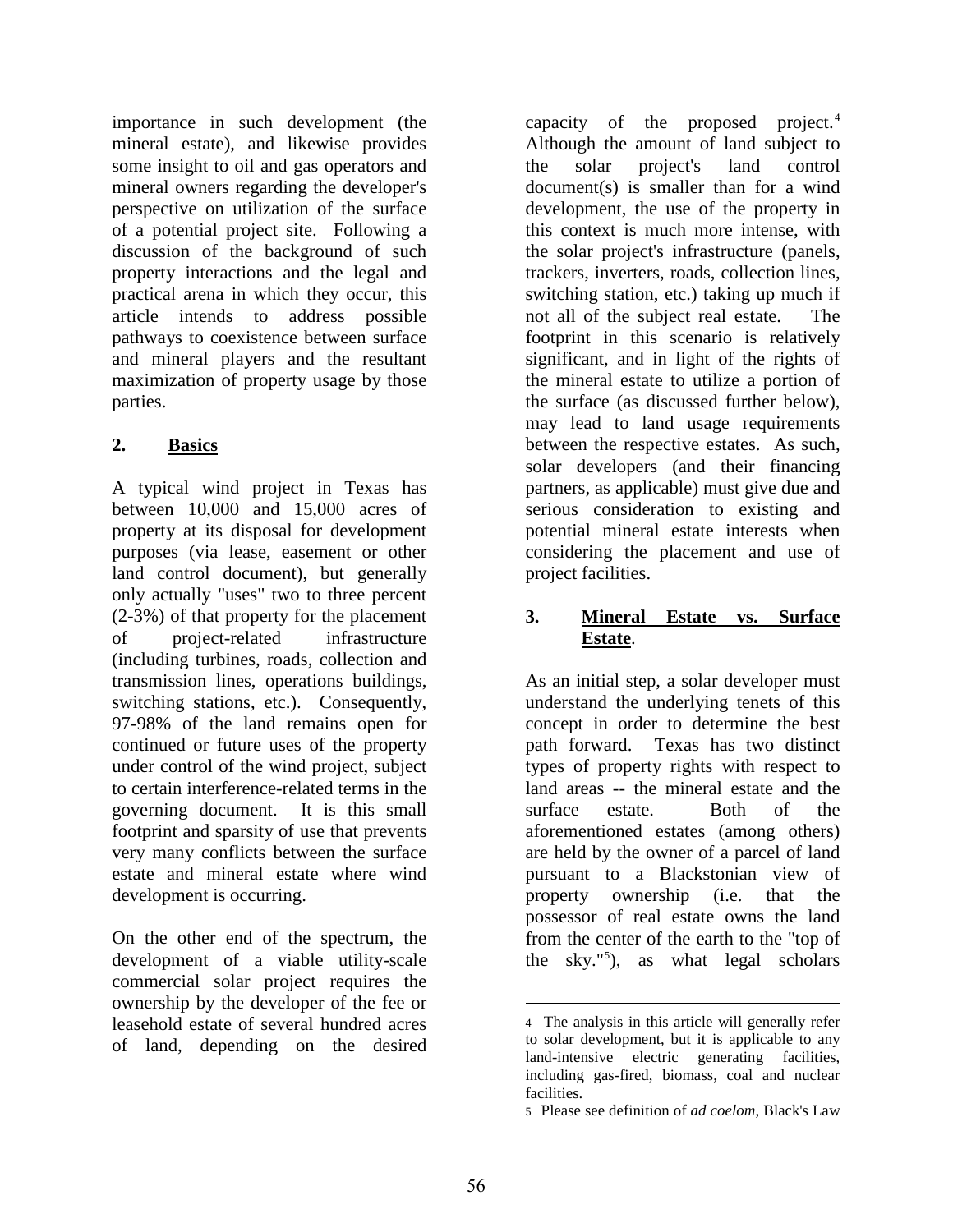sometimes refer to as "sticks in the bundle." The owner of the parcel also possesses the right to transfer those sticks individually, or in the specific case of conveying the rights to the parcel's mineral estate, has the right to "sever" the mineral estate from the fee. In such severed estate situations, Texas courts have recognized the mineral estate to be dominant over the surface estate. The owner of the severed mineral estate has a right to utilize as much of the surface estate as is reasonably necessary to "exploit" or produce and remove the minerals below.<sup>[6](#page-1-1)</sup> That right arose out of the understanding that without the right to enter upon the surface to explore for and extract the minerals below, any grant conveying such rights would be "wholly worthless."[7](#page-2-0) The right has also been described as an "appurtenance" and a "mineral easement" over the surface of the land. $8$ 

Moreover, while the surface easement right *may* specifically be granted in the underlying mineral deed or conveyance reservation, the severed mineral owner does not *need* to receive an express grant of the "easement" rights to the surface, as the easement is implied with the grant of the mineral estate.[9](#page-2-2) As noted in *Coyote*  *Lake Ranch*, "…the mineral estate is called 'dominant' and the surface estate 'servient,' not because the mineral estate is in some sense superior, but because it receives the benefit of the implied right of use of the surface estate."[10](#page-2-3) Notwithstanding, surface owners and mineral owners may elect to alter, restrict, or eliminate the legal rights granted under the mineral easement by written agreement. $^{11}$ 

Although the mineral estate is dominant, the mineral owner does not have an unfettered right to utilize the surface. The rights of the surface party and the mineral party are "reciprocal and distinct," and if either party "exceeds [his] rights he becomes a trespasser."<sup>[12](#page-2-5)</sup> Surface parties may continue to use the surface of the land in any manner that is consistent with the mineral party's use of its estate. $^{13}$  $^{13}$  $^{13}$  A surface party is not prohibited from an activity merely because it might diminish the value of the minerals under the land.<sup>[14](#page-2-7)</sup> In order for a mineral party to prohibit a particular activity by a surface party, the mineral party must show that, at that specific moment in time, the use interferes with the reasonable exercise of its rights.[15](#page-2-2) Moreover, apart from claims for breach of a written agreement, Texas courts have

 $\overline{a}$ Dictionary 1628 (7th ed. 1999).

<span id="page-2-4"></span><span id="page-2-3"></span><sup>6</sup> *Coyote Lake Ranch, LLC v. City of Lubbock*, 2016 Tex. LEXIS 415 (Tex. 2016)(citing *Plainsman Trading Co. v. Crews*, [898 S.W.2d](https://links.casemakerlegal.com/states/TX/books/Case_Law/results?search[Cite]=898%20S.W.2d%20786&ispincite=yes&ci=13&fn=Volume+41%2c+Number+1+Fall+2016+OGERL+Section+Report.pdf)  [786](https://links.casemakerlegal.com/states/TX/books/Case_Law/results?search[Cite]=898%20S.W.2d%20786&ispincite=yes&ci=13&fn=Volume+41%2c+Number+1+Fall+2016+OGERL+Section+Report.pdf), 788 (Tex. 1995); *Acker v. Guinn*, [464](https://links.casemakerlegal.com/states/TX/books/Case_Law/results?&search[Cite]=464+S.W.2d+348&search[Date%20Decided_from]=1971%2f02%2f10&search[Date%20Decided_to]=1971%2f02%2f10&ci=13&fn=Volume+41%2c+Number+1+Fall+2016+OGERL+Section+Report.pdf)  [S.W.2d. 348,](https://links.casemakerlegal.com/states/TX/books/Case_Law/results?&search[Cite]=464+S.W.2d+348&search[Date%20Decided_from]=1971%2f02%2f10&search[Date%20Decided_to]=1971%2f02%2f10&ci=13&fn=Volume+41%2c+Number+1+Fall+2016+OGERL+Section+Report.pdf) 352 (Tex. 1971); *Humble Oil & Refining Co. v. Williams*, [420 S.W.2d 133](https://links.casemakerlegal.com/states/TX/books/Case_Law/results?search[Cite]=420%20S.W.2d%20133&ispincite=yes&ci=13&fn=Volume+41%2c+Number+1+Fall+2016+OGERL+Section+Report.pdf), 134 (Tex. 1967)).

<span id="page-2-0"></span><sup>7</sup> *Harris v. Currie*, [176 S.W.2d 302,](https://links.casemakerlegal.com/states/TX/books/Case_Law/results?search[Cite]=176%20S.W.2d%20302&ispincite=yes&ci=13&fn=Volume+41%2c+Number+1+Fall+2016+OGERL+Section+Report.pdf) 305 (Tex. 1943).

<span id="page-2-7"></span><span id="page-2-6"></span><span id="page-2-5"></span><span id="page-2-2"></span><span id="page-2-1"></span><sup>8</sup> *Id*.; *Empire Gas & Fuel Co. v. Texas*, [47 S.W.2d](https://links.casemakerlegal.com/states/TX/books/Case_Law/results?search[Cite]=47%20S.W.2d%20265&ispincite=yes&ci=13&fn=Volume+41%2c+Number+1+Fall+2016+OGERL+Section+Report.pdf)  [265](https://links.casemakerlegal.com/states/TX/books/Case_Law/results?search[Cite]=47%20S.W.2d%20265&ispincite=yes&ci=13&fn=Volume+41%2c+Number+1+Fall+2016+OGERL+Section+Report.pdf), 268 (Tex. 1932) (defining the "mineral easement" to be "the necessary right to use the surface of the earth in the enjoyment of the mineral estate").  $^9$  *Id.* 

 $\overline{a}$ 10 *Coyote Lake Ranch*, at \*18-\*19 (citing Restatement (Third) of Prop.: Servitudes §1.1(1)). <sup>11</sup> *Warren Petroleum Corp. v. Monzingo*, [304](https://links.casemakerlegal.com/states/TX/books/Case_Law/results?search[Cite]=304%20S.W.2d%20362&ispincite=yes&ci=13&fn=Volume+41%2c+Number+1+Fall+2016+OGERL+Section+Report.pdf)  [S.W.2d 362](https://links.casemakerlegal.com/states/TX/books/Case_Law/results?search[Cite]=304%20S.W.2d%20362&ispincite=yes&ci=13&fn=Volume+41%2c+Number+1+Fall+2016+OGERL+Section+Report.pdf), 363 (Tex. 1957); *Atlantic Refining Co. v. Bright & Schiff*, [321 S.W.2d 167,](https://links.casemakerlegal.com/states/TX/books/Case_Law/results?search[Cite]=321%20S.W.2d%20167&ispincite=yes&ci=13&fn=Volume+41%2c+Number+1+Fall+2016+OGERL+Section+Report.pdf) 168, 169 (Tex. Civ. App.—San Antonio 1959, writ ref'd n.r.e.) (this is the line of cases allowing benefits to be obtained from Waiver of Surface Rights Agreements or Non-interference Agreements). <sup>12</sup> *Brown v. Lundell,* [344 S.W.2d 863,](https://links.casemakerlegal.com/states/TX/books/Case_Law/results?search[Cite]=344%20S.W.2d%20863&ispincite=yes&ci=13&fn=Volume+41%2c+Number+1+Fall+2016+OGERL+Section+Report.pdf) 866 (Tex.

<sup>1961).</sup>

<sup>13</sup> *Atlantic Refining,* [321 S.W.2d at 169.](https://links.casemakerlegal.com/states/TX/books/Case_Law/results?search[Cite]=321%20S.W.2d%20167&ci=13&fn=Volume+41%2c+Number+1+Fall+2016+OGERL+Section+Report.pdf) <sup>14</sup> *Id.* <sup>15</sup> *Id.*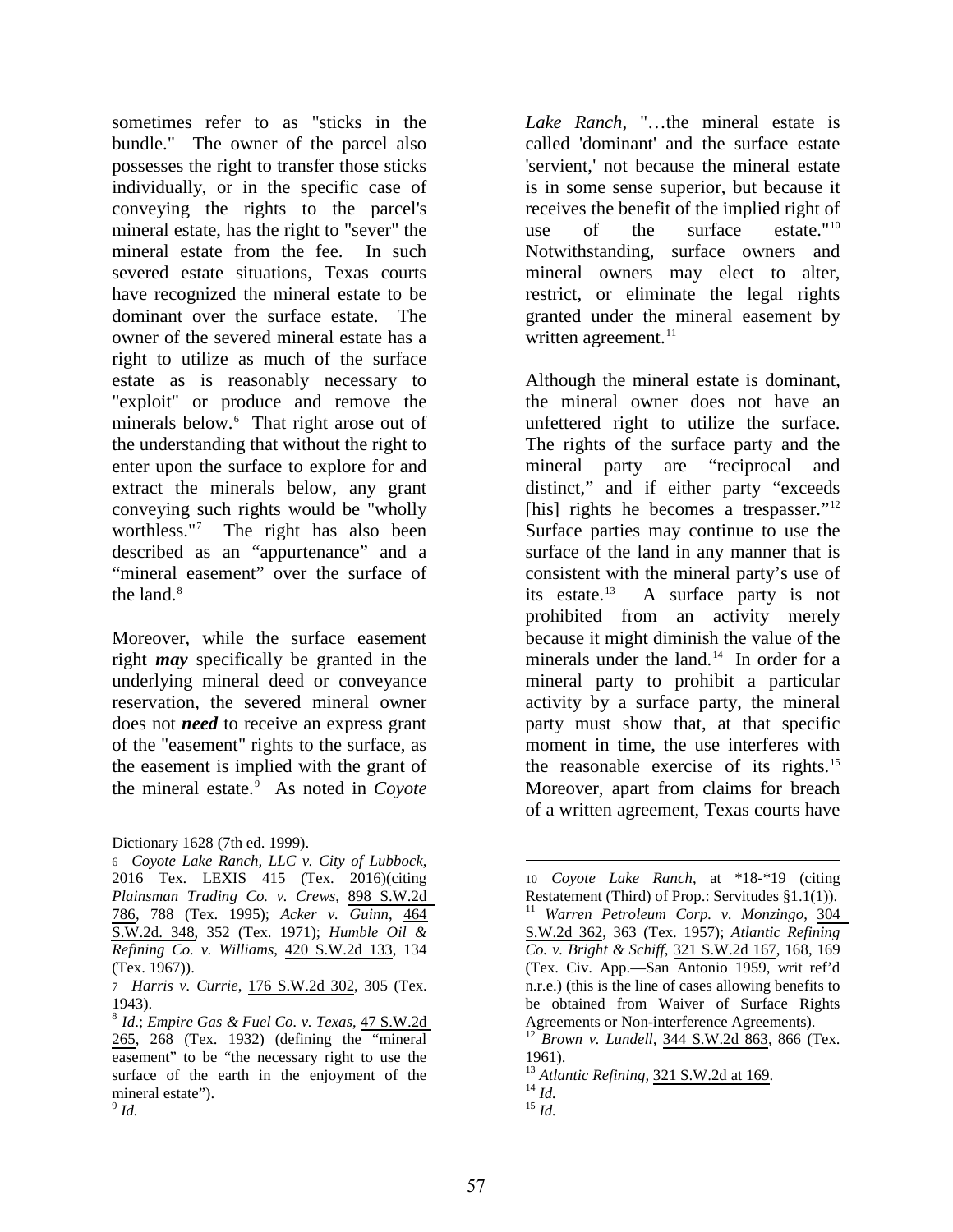created two causes of action by surface parties against mineral parties that may result in the award of damages or an injunction. Under these causes of action, the surface party must prove that either (1) the mineral party exercised its rights in a negligent or intentionally wrongful manner or (2) the mineral party used more of the surface than was reasonably necessary.[16](#page-2-6) 

In light of the current state of the law (without even considering the application of the accommodation doctrine which is discussed in more detail later), surface estate parties, and in particular project developers, are left with uncertainty with respect to plans to use the surface. This uncertainty should lead the developer to take certain actions in support of its planned activities. In particular, during the work on the site to determine the feasibility of constructing, owning and/or operating a project, a solar project developer must evaluate who owns the mineral estate, what risks are involved in its surface use, and if there is a way to reduce those risks or insure against them. The remainder of this article explores how owners or lessees of surface rights can reduce the uncertainty resulting from mineral estate rights.

### **4. Determining Ownership of Mineral Estate.**

Issues arising from mineral estate rights can be more easily resolved if the owner of the surface rights also owns the mineral rights. In an instance where the project developer establishes land control by purchasing the property (which is sometimes the case with respect to energy development) and the purchase includes the subject tract's mineral rights (and such rights are not already subject to a mineral lease), the purchaser's ownership and control of such mineral rights generally alleviates concerns about the mineral estate. In the event the land control transaction between the landowner and developer takes the form of a lease, the solar tenant's concerns can be mitigated by an agreement from the landlord to NOT use, convey, or lease the mineral rights in any way that would hinder the tenant's surface lease rights. In contrast, if it is determined that the landowner does not own any of the mineral rights, or owns only a portion of the mineral rights, or possesses only the executive rights, the path forward for the surface developer can quickly become more complex. Thus, determining mineral ownership is a very important initial step in conducting due diligence on a proposed project site.

### **A. Title Search.**

The ownership of the mineral estate beneath a particular area can be determined in multiple ways. Texas title companies are not required to, but may, provide mineral estate ownership information when they issue title insurance commitments on real estate (e.g., real estate for a pending purchase, loan, or lease transaction). If the land area in question has active oil and gas production, some mineral ownership information may be contained in the Railroad Commission's online database system and copies of Division Orders and other relevant information for older wells filed with the Texas Railroad Commission regarding the property. If the title company is unwilling or unable to provide information regarding mineral estate ownership (in most cases the title company will NOT perform such a search

<span id="page-3-0"></span> $\overline{a}$ <sup>16</sup> *Reading & Bates Offshore Drilling Co. v. Jergenson*, [453 S.W.2d 853](https://links.casemakerlegal.com/states/TX/books/Case_Law/results?search[Cite]=453%20S.W.2d%20853&ispincite=yes&ci=13&fn=Volume+41%2c+Number+1+Fall+2016+OGERL+Section+Report.pdf), 855 (Tex. Civ. App.—Eastland 1970, writ ref'd n.r.e).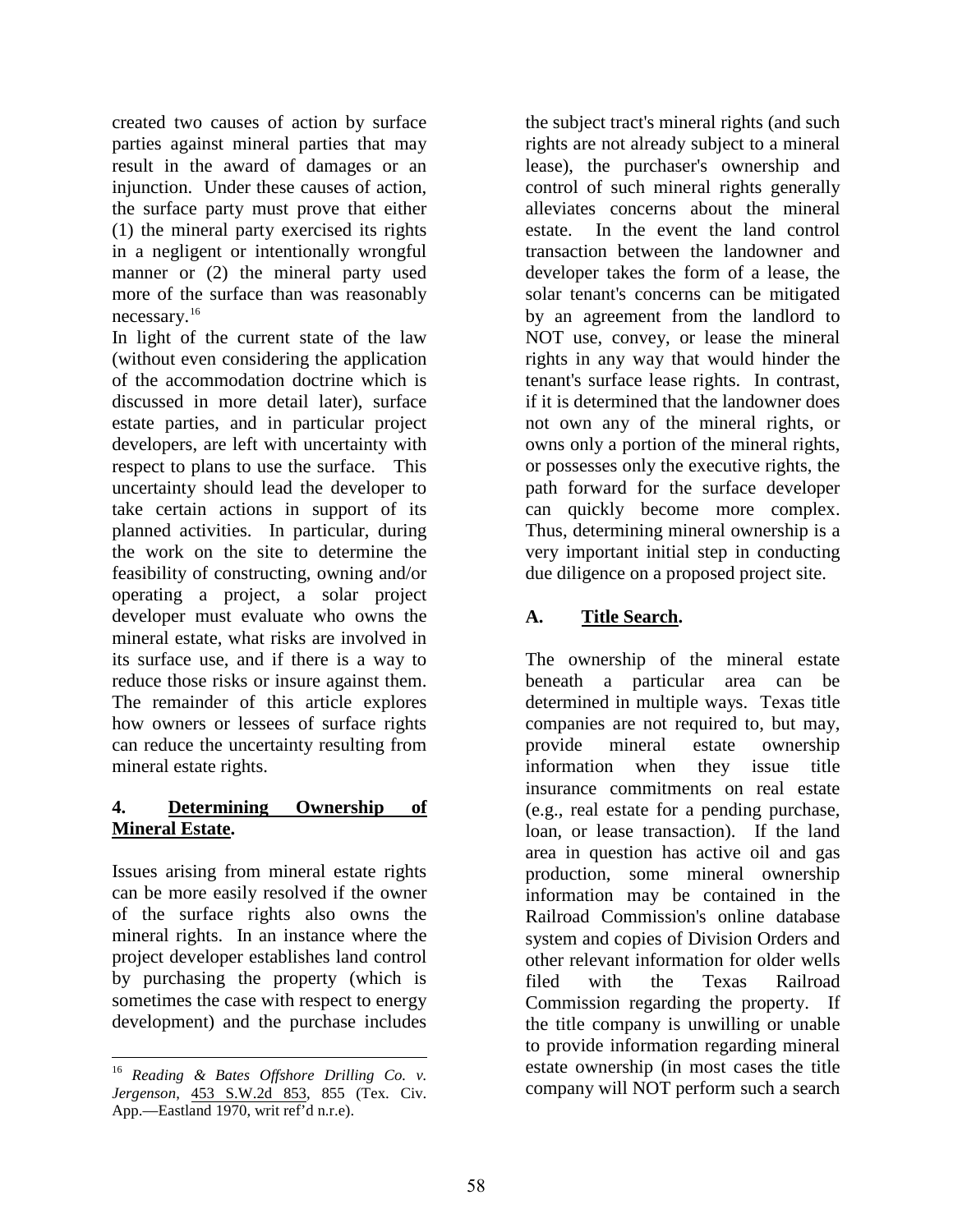itself), a "landman" can be retained to search the real property records for mineral ownership. The American Association of Professional Landmen defines a landman as a professional who has been primarily engaged in negotiating for the acquisition or divestiture of mineral rights and/or negotiating agreements for exploring for and/or developing the mineral estate.<sup>[17](#page-3-0)</sup> The role of the landman in an oil and gas development scenario has traditionally been to determine ownership of the mineral estate and then to work with those mineral owners in the negotiation of leases. Landmen can serve the comparable role in the context of surface project development, in particular serving solar project developers by determining who the mineral estate owners are and, as applicable, assisting in the negotiation of surface waivers or accommodation agreements. While not typical in solar project scenarios, if necessary the findings of a landman can be provided to an attorney who issues an opinion on the ownership of the rights that comprise the mineral estate at issue.

#### **5. Determining Ability of Mineral Interest Holders to Use the Land**

<span id="page-4-0"></span>Prior to initiating negotiations with the existing mineral interest holders as determined in one of the fashions described above, the solar developer should examine whether any regulations exist that would prohibit mineral infrastructure, in particular drill sites, to be located on the property. In short, the developer may want to consult the field rules and other appropriate Railroad Commission regulations to provide development context. Additionally, local rules should be analyzed to determine how they affect mineral development. If a solar project is located within the jurisdiction of a municipality, it is likely that any mineral development will have permitting requirements for the drill sites and the pipelines. A municipality may have a prohibition for drilling or more stringent setbacks than those required by the Commission. Since the 1930s, Texas courts have recognized the concurrent authority of municipalities to regulate oil and gas activities alongside the Texas Railroad Commission.<sup>18</sup> As such, if regulatory or permitting issues do not provide comfort to a developer that the surface project will not be disturbed by mineral owner activity (actual or potential), then the project developer may need to work out an arrangement with the mineral owner(s).

#### **6. Waiver of Surface Rights**

Once the mineral estate owner(s) has been identified and it is determined that the solar project is not otherwise affected by regulatory or permitting issues, a solar energy project developer can assess ways in which it may eliminate risk of surface disruption from mineral exploration. One such way, although useful and practical for various reasons in only limited

<span id="page-4-1"></span> $\overline{a}$ <sup>17</sup> *See What is a Landman, available at*  http://www.tapl.org/what-is-a-landman/ (last visited November 7, 2016).

 $\overline{a}$ <sup>18</sup> *See, e.g., Tysco Oil Co. v. R.R. Comm'n of Texas,* [12 F. Supp. 202,](https://links.casemakerlegal.com/federal/US/books/District_Court_Opinions/results?search[Cite]=12%20F.Supp.%20202&ci=13&fn=Volume+41%2c+Number+1+Fall+2016+OGERL+Section+Report.pdf) 203 (S.D. Tex. 1935) (upholding a municipal regulation governing the spacing of wells within the city limits). *See also Unger vs. State*, [629 S.W.2d 811,](https://links.casemakerlegal.com/states/TX/books/Case_Law/results?search[Cite]=629%20S.W.2d%20811&ispincite=yes&ci=13&fn=Volume+41%2c+Number+1+Fall+2016+OGERL+Section+Report.pdf) 812 (Tex. App.—Fort Worth 1982) (pet. ref'd.) (upholding a conviction for an owner who drilled on his property without a permit from the city as required by city ordinance). While outside the scope of this article, it is uncertain whether recent legislative enactments respecting local regulations would restrict the setbacks or other local pronouncements.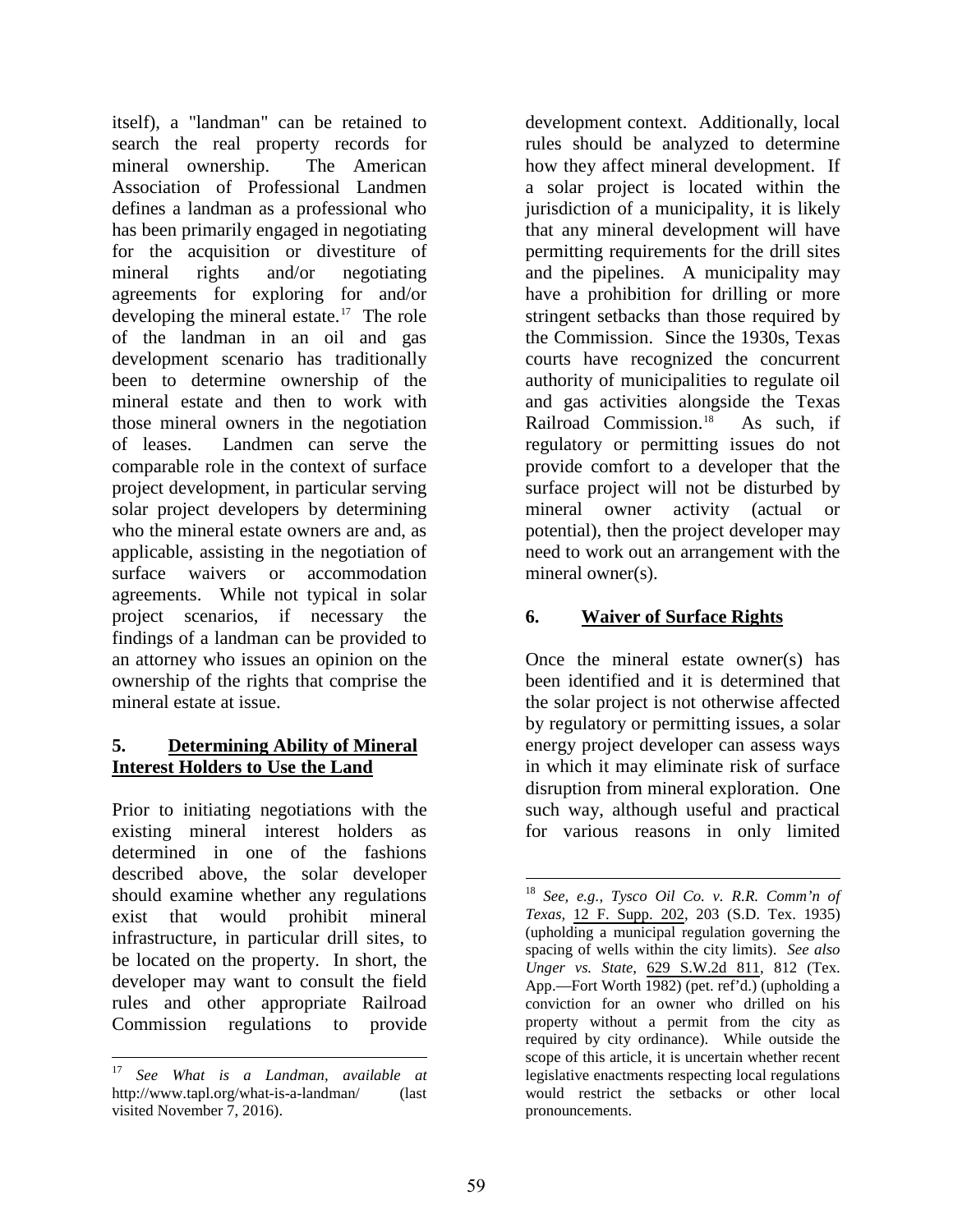circumstances, can be achieved through a waiver of surface rights from the owner of the mineral estate. When properly obtained, a complete surface rights waiver will benefit a solar energy developer by preventing any future owner or lessee of the mineral estate under the project site from disturbing the project while accessing minerals or oil and gas.

#### **A. Form of Waivers of Surface Rights**

A waiver of surface rights may take the form of a clause inserted into either a deed conveying the mineral estate, a warranty deed reserving the ownership of the mineral estate to the grantor, or a recorded oil and gas lease. A waiver of surface rights may also take the form of a standalone agreement, which is the most prevalent method used for solar project development. Waivers of surface rights must be recorded in the real property records to bind sublessees, successors, and future grantees.<sup>[19](#page-4-1)</sup>

A developer of a solar energy facility should initially review title records to determine if surface rights have been previously waived. If there is an existing waiver of surface rights, surface developers will want to ensure that the waiver adequately waived the surface rights, determine the scope of the waiver, and confirm that all required parties executed the document; both of these issues are discussed in more detail below. If surface rights have not been previously waived, the developer may want to approach the requisite parties to discuss an arrangement that may include obtaining such waivers. As noted above, seeking a waiver may be useful in certain situations, including one in which the footprint of the solar project is such that a mineral owner has adequate room to develop the minerals from an area adjacent to the solar project. If the project footprint would preclude access to the minerals then the approach discussed in Section 6 below may be preferable.

### **B. Components of Waivers of Surface Rights**

Generally, any surface rights waiver should be complete, meaning that it should waive **all** rights of the mineral owner to use the surface of the property—including for exploration, testing, and general access—and not just for production. In addition, such a waiver should encompass the right to use the surface tract to access **any** mineral or subsurface material, not just oil and gas. Texas courts have been called upon in the past to address the issue of whether a particular material is part of the mineral estate.[20](#page-5-0) A solar developer should require that the surface rights waiver is broad enough to cover all contingencies that could disrupt the proposed development.

<span id="page-5-1"></span><span id="page-5-0"></span> $\overline{a}$ <sup>19</sup> *See* Tex. Prop. Code § 13.001 (Vernon 2010); *Ehler v. B.T. Suppenas, Ltd*., [74 S.W.3d 515,](https://links.casemakerlegal.com/states/TX/books/Case_Law/results?search[Cite]=74%20S.W.3d%20515&ci=13&fn=Volume+41%2c+Number+1+Fall+2016+OGERL+Section+Report.pdf) 521 (Tex. App.—Amarillo 2002, pet. denied) (concerning the enforceability of restrictive covenants against future property owners); *McClure v. Atterbury*, [20 S.W.3d 722](https://links.casemakerlegal.com/states/TX/books/Case_Law/results?search[Cite]=20%20S.W.3d%20722&ispincite=yes&ci=13&fn=Volume+41%2c+Number+1+Fall+2016+OGERL+Section+Report.pdf), 730 (Tex. App.—Amarillo 1999, no pet.) (concerning the enforceability of easements against future property owners).

 $\overline{a}$ <sup>20</sup> *See, e.g, Storm Assoc., Inc. v. Texaco, Inc.*, [645](https://links.casemakerlegal.com/states/TX/books/Case_Law/results?search[Cite]=645%20S.W.2d%20579&ispincite=yes&ci=13&fn=Volume+41%2c+Number+1+Fall+2016+OGERL+Section+Report.pdf)  [S.W.2d 579](https://links.casemakerlegal.com/states/TX/books/Case_Law/results?search[Cite]=645%20S.W.2d%20579&ispincite=yes&ci=13&fn=Volume+41%2c+Number+1+Fall+2016+OGERL+Section+Report.pdf) (Tex. App.—San Antonio 1982), *aff'd sub nom*, *Friedman v. Texaco, Inc.*, [691](https://links.casemakerlegal.com/states/TX/books/Case_Law/results?search[Cite]=691%20S.W.2d%20586&ispincite=yes&ci=13&fn=Volume+41%2c+Number+1+Fall+2016+OGERL+Section+Report.pdf)  [S.W.2d 586](https://links.casemakerlegal.com/states/TX/books/Case_Law/results?search[Cite]=691%20S.W.2d%20586&ispincite=yes&ci=13&fn=Volume+41%2c+Number+1+Fall+2016+OGERL+Section+Report.pdf) (Tex. 1985) (holding that uranium is part of the mineral estate); *Ambassador Oil Corp. v. Robertson*, [384 S.W.2d 752](https://links.casemakerlegal.com/states/TX/books/Case_Law/results?search[Cite]=384%20S.W.2d%20752&ispincite=yes&ci=13&fn=Volume+41%2c+Number+1+Fall+2016+OGERL+Section+Report.pdf) (Tex. Civ. App.— Austin 1964, writ ref'd n.r.e.) (holding that subsurface salt water is part of the mineral estate); *Watkins v. Certain-Teed Products Corp.*, [231](https://links.casemakerlegal.com/states/TX/books/Case_Law/results?search[Cite]=231%20S.W.2d%20981&ispincite=yes&ci=13&fn=Volume+41%2c+Number+1+Fall+2016+OGERL+Section+Report.pdf)  [S.W.2d 981](https://links.casemakerlegal.com/states/TX/books/Case_Law/results?search[Cite]=231%20S.W.2d%20981&ispincite=yes&ci=13&fn=Volume+41%2c+Number+1+Fall+2016+OGERL+Section+Report.pdf) (Tex. Civ. App.—Amarillo 1950, no writ) (holding that sand and gravel are not part of the mineral estate).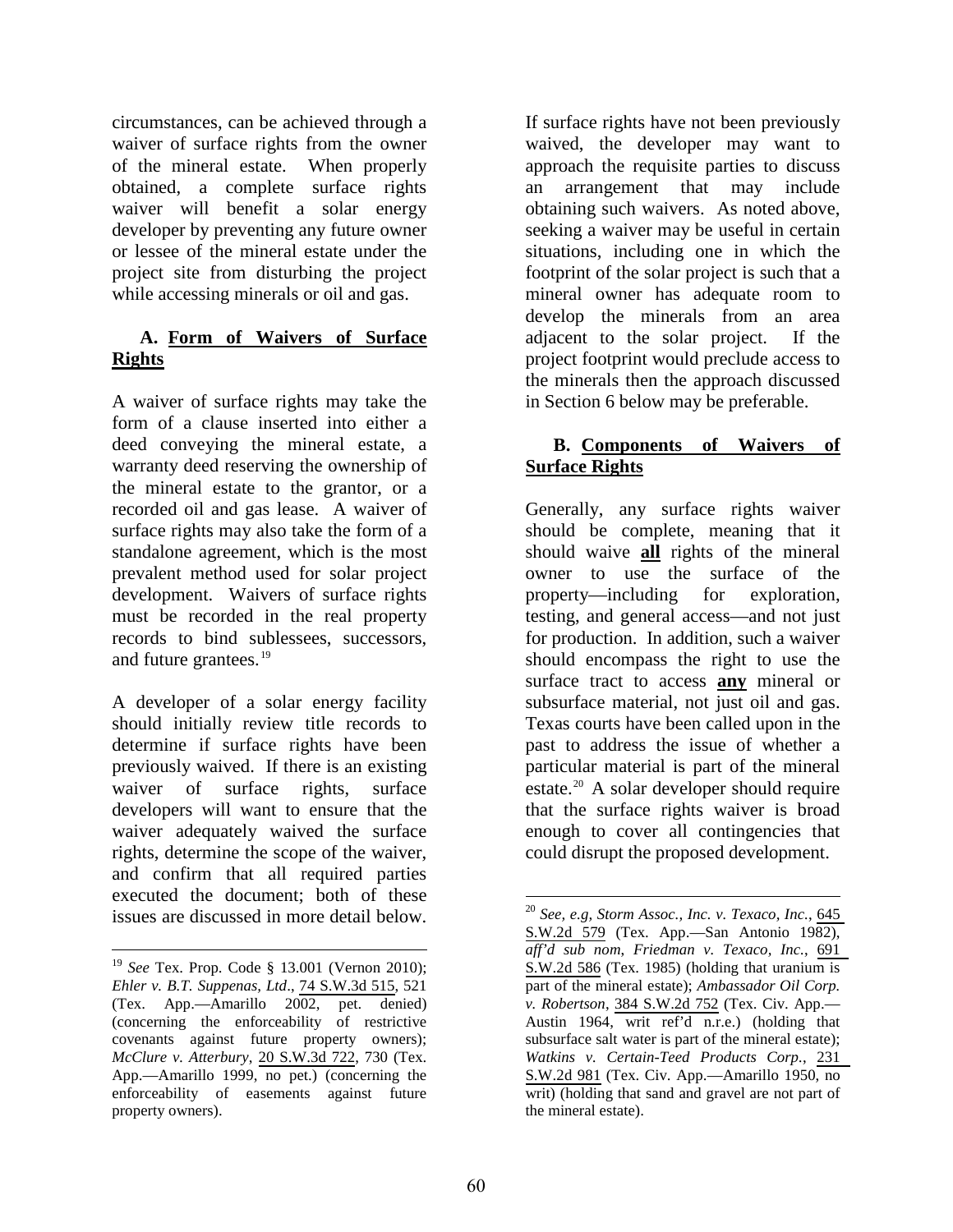In addition, the goal for the developer should be to make sure that every outstanding mineral interest owner has executed and is therefore subject to a waiver of surface rights. The spectrum of interests that are a part of a severed mineral estate that are of particular interest in this context are the (1) owner, (2) leasehold interest, (3) executive interest, and (4) royalty interest.

The owner of the mineral estate has the right to enter and drill, lease, receive the bonus, receive delay rentals, and receive royalties. The mineral estate holder can convey out these rights separately.<sup>[21](#page-5-1)</sup>

The leasehold interest arises when an owner of the mineral estate enters into an oil and gas lease. The lease could be granted to the oil and gas lessee by either the owner (as described above) or the owner of the executive rights (as described below). The lease entails a leasehold interest with the right to explore, develop, produce, and market oil and gas from the subject property. While the term "lease" typically describes the relationship between the owner of the mineral interest and the person granted the rights to explore, develop, produce and market the minerals, the legal arrangement for an oil and gas lease is more precisely a determinable fee interest in land.<sup>[22](#page-6-0)</sup> During the term of the oil and gas lease, the lessee owns the minerals and generally holds them until the lease terminates, at which point the mineral interests can return to the grantor on the occurrence of certain events.

<span id="page-6-4"></span><span id="page-6-3"></span><span id="page-6-2"></span><span id="page-6-1"></span>An executive interest owner has the

executive right to lease and manage the mineral estate. The executive right is an interest in real property, incident and part of the mineral estate. [23](#page-6-1) A mineral owner can convey part or all of the mineral estate and retain certain portions or all of the executive rights to lease the property. When a mineral interest is reserved or excepted in a deed, the corresponding executive right is also retained unless specifically conveyed.<sup>[24](#page-6-2)</sup> Similarly, when mineral interests are conveyed, the executive right incident to that interest passes to the grantee unless specifically reserved.[25](#page-6-3)

The royalty owner owns a nonpossessory, cost-free right to a share of the gross production or a share of the proceeds from the sale thereof. The royalty interest is a real property interest in Texas.<sup>[26](#page-6-4)</sup> A royalty interest may be created by grant, reservation, or exception, similar to a mineral interest.<sup>[27](#page-6-0)</sup> A landowner, for example, prior to or subsequent to leasing the land, may convey a royalty interest in the land. Such conveyance is a nonparticipating royalty and can expire concurrently with the expiration of a lease or after a date certain. The owner of a nonparticipating royalty interest does not share in the lease bonus and delay rental benefits.

<span id="page-6-5"></span> $\overline{a}$ 21 S*ee Altman v. Blake*, [712 S.W.2d 117,](https://links.casemakerlegal.com/states/TX/books/Case_Law/results?search[Cite]=712%20S.W.2d%20117&ispincite=yes&ci=13&fn=Volume+41%2c+Number+1+Fall+2016+OGERL+Section+Report.pdf) 118 (Tex. 1986).

<span id="page-6-0"></span><sup>22</sup> *See Stephens County v. Mid-Kansas Oil & Gas Co.*, [254 S.W. 290](https://links.casemakerlegal.com/states/TX/books/Case_Law/results?search[Cite]=254%20S.W.%20290&ispincite=yes&ci=13&fn=Volume+41%2c+Number+1+Fall+2016+OGERL+Section+Report.pdf) (Tex. 1923).

<sup>23</sup> *Day & Co. v. Texland Petroleum, Inc.,* [786](https://links.casemakerlegal.com/states/TX/books/Case_Law/results?search[Cite]=786%20S.W.2d%20667&ispincite=yes&ci=13&fn=Volume+41%2c+Number+1+Fall+2016+OGERL+Section+Report.pdf)  [S.W.2d 667](https://links.casemakerlegal.com/states/TX/books/Case_Law/results?search[Cite]=786%20S.W.2d%20667&ispincite=yes&ci=13&fn=Volume+41%2c+Number+1+Fall+2016+OGERL+Section+Report.pdf) at 669 (Tex. 1990).

<sup>24</sup> *Martin v. Snuggs,* [302 S.W.2d 676](https://links.casemakerlegal.com/states/TX/books/Case_Law/results?search[Cite]=302%20S.W.2d%20676&ispincite=yes&ci=13&fn=Volume+41%2c+Number+1+Fall+2016+OGERL+Section+Report.pdf), 678 (Tex. Civ. App.—Fort Worth 1957, writ ref'd n.r.e.). <sup>25</sup> *Schlitter v. Smith,* [128 Tex. 628](https://links.casemakerlegal.com/states/TX/books/Case_Law/results?search[Cite]=128%20Tex.%20628&ispincite=yes&ci=13&fn=Volume+41%2c+Number+1+Fall+2016+OGERL+Section+Report.pdf), 630-21, [101](https://links.casemakerlegal.com/states/TX/books/Case_Law/results?search[Cite]=101%20S.W.2d%20543&ispincite=yes&ci=13&fn=Volume+41%2c+Number+1+Fall+2016+OGERL+Section+Report.pdf) 

[S.W.2d 543](https://links.casemakerlegal.com/states/TX/books/Case_Law/results?search[Cite]=101%20S.W.2d%20543&ispincite=yes&ci=13&fn=Volume+41%2c+Number+1+Fall+2016+OGERL+Section+Report.pdf), 544 (Comm'n App. 1937).

<sup>26</sup> "It is well-settled that a royalty interest in an oil and gas lease is an interest in real property, held to have the same attributes as real property." *Kelly Oil Co. v. Svetlik*, [975 S.W.2d 762](https://links.casemakerlegal.com/states/TX/books/Case_Law/results?search[Cite]=975%20S.W.2d%20762&ispincite=yes&ci=13&fn=Volume+41%2c+Number+1+Fall+2016+OGERL+Section+Report.pdf), 764 (Tex. App.—Corpus Christi 1998, pet. denied) (citing *Garza v. De Montalvo*, [217 S.W.2d 988,](https://links.casemakerlegal.com/states/TX/books/Case_Law/results?search[Cite]=217%20S.W.2d%20988&ispincite=yes&ci=13&fn=Volume+41%2c+Number+1+Fall+2016+OGERL+Section+Report.pdf) 992

<sup>(</sup>Tex. 1949)). <sup>27</sup> *See* Williams and Meyers, *Oil and Gas Law,* [§](https://www.lexis.com/research/buttonTFLink?_m=be2ec3b41c2a563c071c8e18e61b5506&_xfercite=%3ccite%20cc%3d%22USA%22%3e%3c%21%5bCDATA%5b786%20S.W.2d%20667%5d%5d%3e%3c%2fcite%3e&_butType=4&_butStat=0&_butNum=20&_butInline=1&_butinfo=WILLIAMS%20MEYERS%2c%20OIL%20AND%20GAS%20LAW%20338&_fmtstr=FULL&docnum=1&_startdoc=1&wchp=dGLzVzb-zSkAb&_md5=46eff2def1c1577ae2f30a8fa3208580)  [202.1\(](https://www.lexis.com/research/buttonTFLink?_m=be2ec3b41c2a563c071c8e18e61b5506&_xfercite=%3ccite%20cc%3d%22USA%22%3e%3c%21%5bCDATA%5b786%20S.W.2d%20667%5d%5d%3e%3c%2fcite%3e&_butType=4&_butStat=0&_butNum=20&_butInline=1&_butinfo=WILLIAMS%20MEYERS%2c%20OIL%20AND%20GAS%20LAW%20338&_fmtstr=FULL&docnum=1&_startdoc=1&wchp=dGLzVzb-zSkAb&_md5=46eff2def1c1577ae2f30a8fa3208580)2010).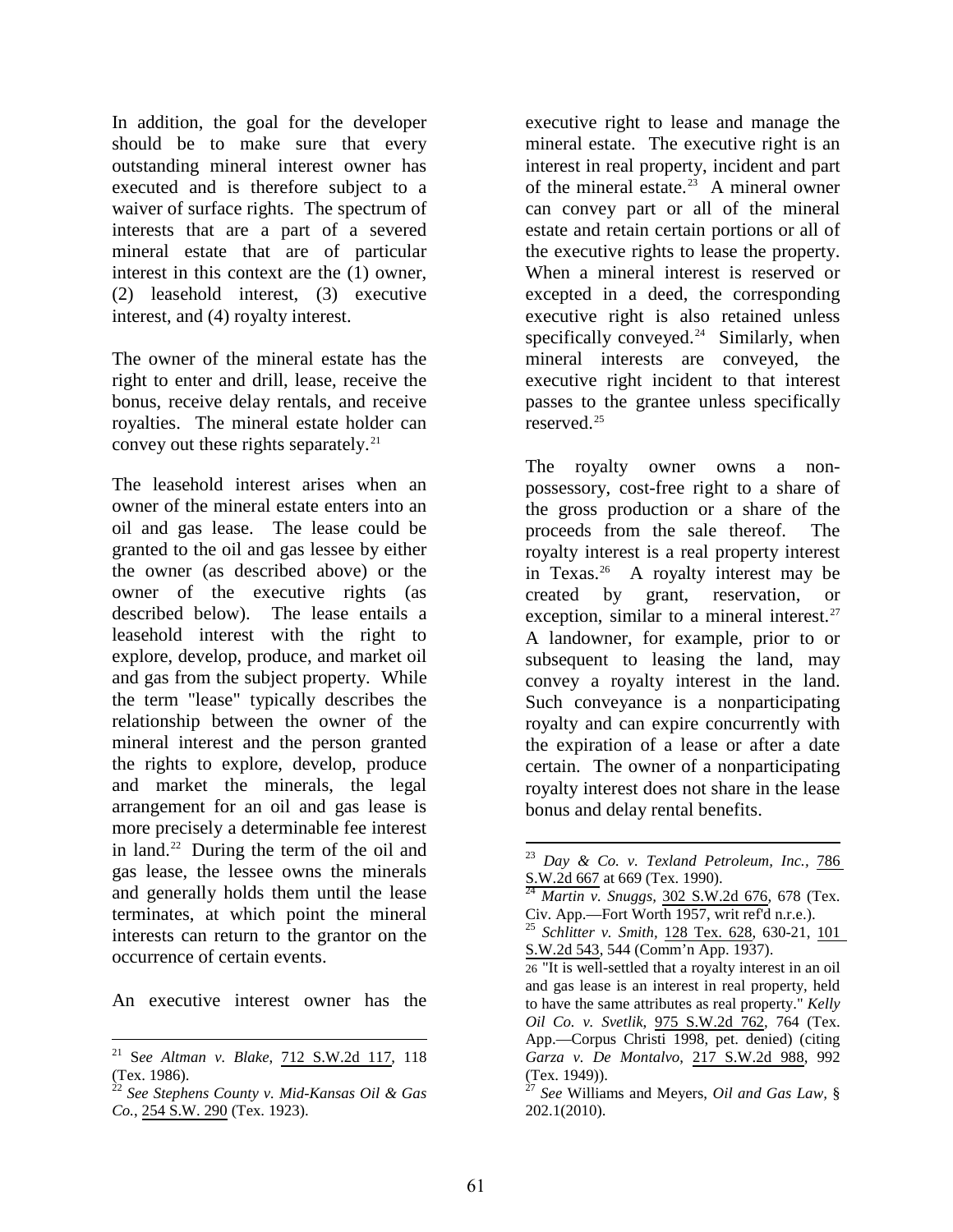It is important for the surface developer to understand the interests described above in order to determine from whom to obtain a surface waiver. Where the mineral estate is severed but there is not an existing lease in place affecting said severed estate, the solar developer should obtain a waiver from all mineral estate owners and executive rights owners, as applicable. In the event a lease is in place at the time that the surface waiver is sought, the developer should seek a waiver from the lessee **and** all mineral estate owners and executive rights owners (as applicable). For example, a waiver of surface rights with the lessee will be binding on a lessee and any successor or sublessee of the initial lessee's interest, but the waiver will not be binding on the owner of the mineral estate or executive rights that executed the oil and gas lease as the lessor. Since this mineral estate owner retains the possibility of reverter following the termination or expiration of an oil and gas lease, the owner would not be precluded from granting another lease since that owner would not be subject to a surface rights waiver. This scenario definitely creates uncertainty for development of a surface development, and therefore should be avoided.

<span id="page-7-0"></span>Whether developers need to obtain waivers of surface rights from royalty interest owners depends on the facts surrounding the proposed subject property.[28](#page-6-5) While a royalty interest owner is deemed to own part of the mineral estate under Texas law, such an interest permits the holder to only share in the profits of the mineral estate without actually owning the minerals in place or

having the right to lease or otherwise develop the mineral estate.<sup>[29](#page-7-0)</sup> A royalty interest owner does not have the right to participate in the execution of oil, gas, and mineral leases, and does not (without a specific grant) have the right to use the surface of the property for exploring or developing the mineral estate. $30$ Consequently, these principles of Texas law generally lead to the conclusion that obtaining a surface rights waiver from a royalty owner unnecessary.

In very limited circumstances, there may be some concern related to whether the full waiver of the surface by an executive rights owner, which would preclude the exploration and production of the mineral estate from the subject property, without the concurrence of any royalty owners, would violate the executive rights owner's duty to the "non-executive" rights owner (i.e. non-participating royalty interest owner). While a full discussion of the relationship between the executive and non-executive interests in a mineral estate is well outside the scope of this particular article, it should be noted that under Texas law the executive rights holder owes a duty of utmost good faith and fair dealing to the non-executive interest owner. $31$  While there is no brightline test on the subject, and the guiding factors in these types of analyses

<span id="page-7-3"></span><span id="page-7-2"></span><span id="page-7-1"></span> $\overline{a}$  $28$  To be clear, this is applicable to those who own *only* a royalty interest, not an owner of another of the various interests in an oil and gas leasing situation that also possesses a royalty interest.

<sup>29</sup> *See Glover v. Union Pac. R. Co.*, [187 S.W.3d](https://links.casemakerlegal.com/states/TX/books/Case_Law/results?search[Cite]=187%20S.W.3d%20201&ispincite=yes&ci=13&fn=Volume+41%2c+Number+1+Fall+2016+OGERL+Section+Report.pdf)  [201,](https://links.casemakerlegal.com/states/TX/books/Case_Law/results?search[Cite]=187%20S.W.3d%20201&ispincite=yes&ci=13&fn=Volume+41%2c+Number+1+Fall+2016+OGERL+Section+Report.pdf) 211 (Tex. App.—Texarkana 2006, pet. denied); *Hysaw v. Dawkins*, [483 S.W.3d 1,](https://links.casemakerlegal.com/states/TX/books/Case_Law/results?search[Cite]=483%20S.W.3d%201&ispincite=yes&ci=13&fn=Volume+41%2c+Number+1+Fall+2016+OGERL+Section+Report.pdf) 9

<sup>(</sup>Tex. 2016). <sup>30</sup> *See In re Estate of Slaughter*, [305 S.W.3d 804,](https://links.casemakerlegal.com/states/TX/books/Case_Law/results?search[Cite]=305%20S.W.3d%20804&ispincite=yes&ci=13&fn=Volume+41%2c+Number+1+Fall+2016+OGERL+Section+Report.pdf) 809, 811 (Tex. App.—Texarkana 2010, no pet.); *Hamilton v. Morris Resources, Ltd.*, [225 S.W.3d](https://links.casemakerlegal.com/states/TX/books/Case_Law/results?search[Cite]=225%20S.W.3d%20336&ispincite=yes&ci=13&fn=Volume+41%2c+Number+1+Fall+2016+OGERL+Section+Report.pdf)  [336,](https://links.casemakerlegal.com/states/TX/books/Case_Law/results?search[Cite]=225%20S.W.3d%20336&ispincite=yes&ci=13&fn=Volume+41%2c+Number+1+Fall+2016+OGERL+Section+Report.pdf) 344 (Tex. App.—San Antonio 2007, pet. denied); *Neel v. Alpar Resources, Inc*., [797](https://links.casemakerlegal.com/states/TX/books/Case_Law/results?search[Cite]=797%20S.W.2d%20361&ispincite=yes&ci=13&fn=Volume+41%2c+Number+1+Fall+2016+OGERL+Section+Report.pdf)  [S.W.2d 361](https://links.casemakerlegal.com/states/TX/books/Case_Law/results?search[Cite]=797%20S.W.2d%20361&ispincite=yes&ci=13&fn=Volume+41%2c+Number+1+Fall+2016+OGERL+Section+Report.pdf), 365 (Tex. App.—Amarillo 1990, no writ).

<sup>31</sup> *KCM Fin. LLC* v. *Bradshaw*, [457 S.W.3d 70,](https://links.casemakerlegal.com/states/TX/books/Case_Law/results?search[Cite]=457%20S.W.3d%2070&ispincite=yes&ci=13&fn=Volume+41%2c+Number+1+Fall+2016+OGERL+Section+Report.pdf) 80-82 (Tex. 2015).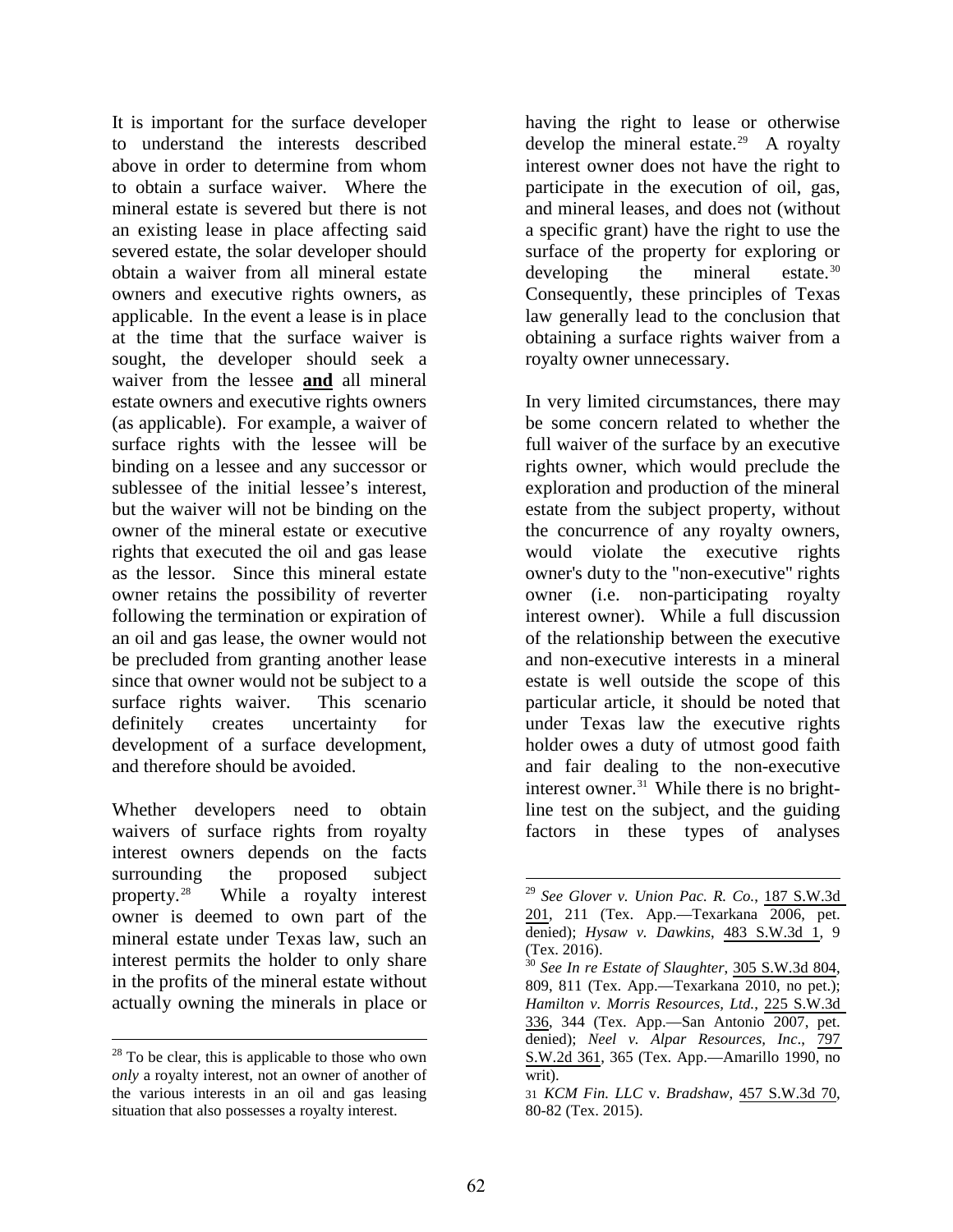typically center on evidence (or lack thereof) of "self-dealing," the executive's duty is ultimately to secure every benefit for the non-executive that the executive secures for itself with respect to the mineral estate.<sup>32</sup> Therefore, in a scenario where the owner of the executive right in a particular piece of property has, pursuant to a request from a solar developer, waived the right to utilize the surface for mineral exploration and production activities in exchange for other consideration that is not shared with the non-participating royalty owners, the non-participating royalty owners may have a reasonable basis for complaint. While this particular scenario is generally unlikely to occur (in most instances other avenues of production are available or reserved), surface developers must keep it in mind in their efforts to obtain surface waivers from the appropriate mineral owner parties.

Although it may seem unreasonable to require every mineral estate owner—even owners of minute fractional interests—to execute a waiver of surface rights, this level of diligence is required for an effective surface waiver. Under Texas law, every mineral rights owner who owns a fraction of the mineral estate is treated as a tenant-in-common of the mineral estate.<sup>33</sup> Any tenant-in-common of a real estate interest is entitled to lease the real estate interest for value without the consent of the other tenants-incommon.<sup>34</sup> This right pertains to both

 $\overline{a}$ 

surface interests and mineral interests.<sup>[35](#page-8-0)</sup> As a result, any single mineral owner, no matter how small his or her percentage interest, possesses the right to use (or lease the use of) the surface of the property to access minerals or oil and gas. [36](#page-8-2) Consequently, the solar energy developer should seek a waiver of surface rights from each mineral owner.

#### **7. Accommodation Agreements/Non-Interference Agreements**

Another route (and in the author's experience a more common one) that typically is more palatable to mineral rights holders is the execution of accommodation agreements (also sometimes referred as "non-interference agreements"). Whereas a waiver of surface rights requires the mineral rights holder to waive all of its rights to use the surface, an accommodation agreement includes agreements between the parties on what surface uses will be permitted, where they will be permitted, and contains other agreements designed to allow the parties to share the use of the surface estate. For example, a typical accommodation agreement for a solar energy site may require the developer to designate certain reserved areas for mineral activities in consideration for the mineral rights holders relinquishing their rights (express or implied) to the remaining areas. In this case, the accommodation agreement acts like a form of development agreement among

<span id="page-8-0"></span>

<sup>32</sup> *Id*. at 81-82. <sup>33</sup> *See Way v. Venus*, [35 S.W.2d 467](https://links.casemakerlegal.com/states/TX/books/Case_Law/results?search[Cite]=35%20S.W.2d%20467&ispincite=yes&ci=13&fn=Volume+41%2c+Number+1+Fall+2016+OGERL+Section+Report.pdf) (Tex. Civ.

<span id="page-8-3"></span><span id="page-8-2"></span><span id="page-8-1"></span> $34\text{ }^{\text{H}}$  See Myers v. Crenshaw, [116 S.W.2d 1125](https://links.casemakerlegal.com/states/TX/books/Case_Law/results?search[Cite]=116%20S.W.2d%201125&ispincite=yes&ci=13&fn=Volume+41%2c+Number+1+Fall+2016+OGERL+Section+Report.pdf) (Tex. Civ. App.—Texarkana 1938), *aff'd*, [137 S.W.2d 7](https://links.casemakerlegal.com/states/TX/books/Case_Law/results?search[Cite]=137%20S.W.2d%207&ispincite=yes&ci=13&fn=Volume+41%2c+Number+1+Fall+2016+OGERL+Section+Report.pdf) (Tex. 1940); *Hamman v. Ritchie*, [547 S.W.2d 698,](https://links.casemakerlegal.com/states/TX/books/Case_Law/results?search[Cite]=547%20S.W.2d%20698&ispincite=yes&ci=13&fn=Volume+41%2c+Number+1+Fall+2016+OGERL+Section+Report.pdf) 706-07 (Tex. App.—Fort Worth 1977, writ ref'd n.r.e).

 $\overline{a}$ <sup>35</sup> *Id.*

<sup>36</sup> It should be noted, however, that while leasing out small interests is legally permitted, the willingness of an operator to drill a well on such a small interest is generally low due to the requirement to treat the unleased mineral interest owners as cotenants.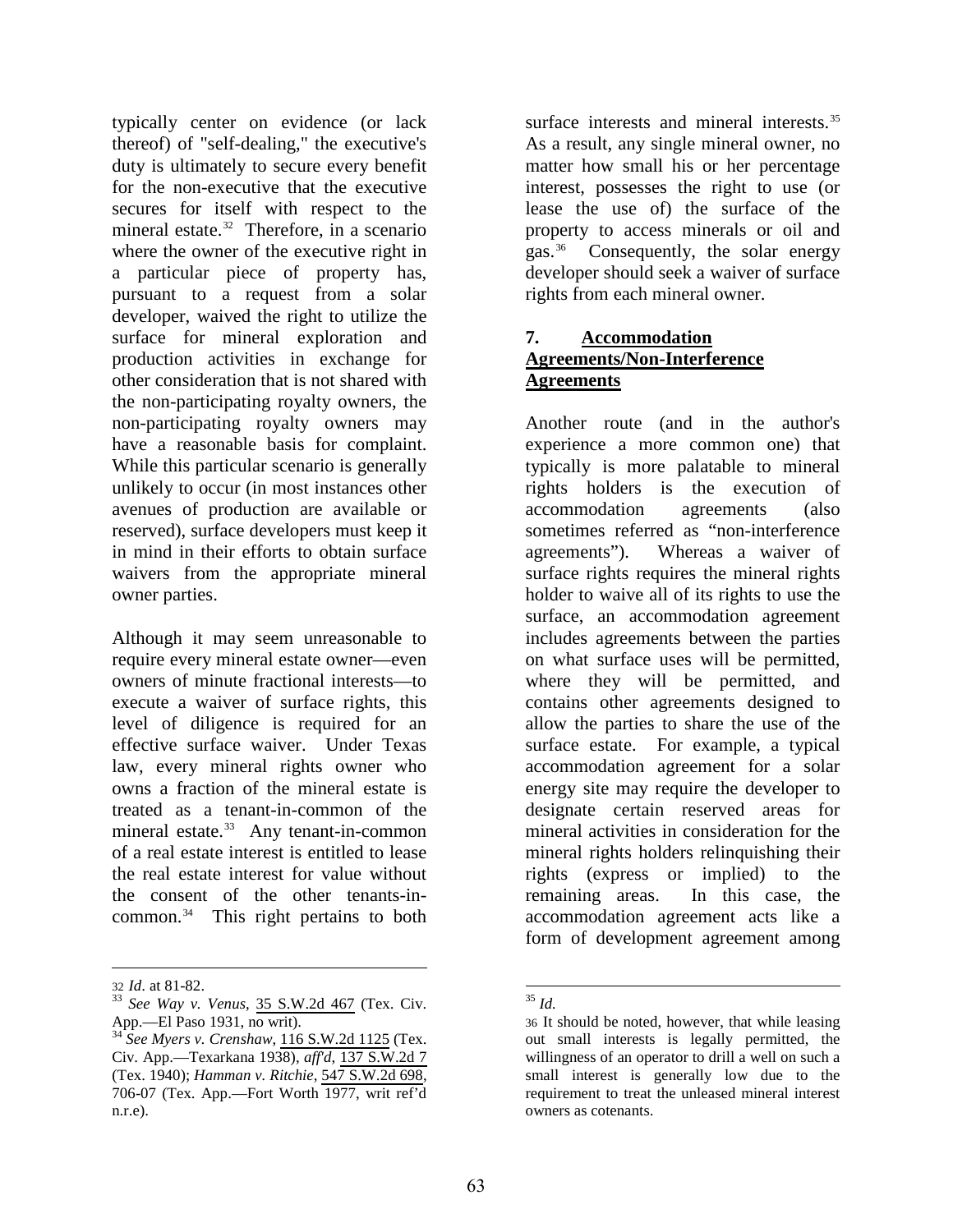the solar energy developer, existing mineral lessees, and the owners of the mineral estate. The accommodation agreement would preserve the right to access the mineral estate for the mineral estate holders while also protecting the surface developer's facility from future disturbance.

As such, the arrangement is not a total waiver of surface rights, but rather provides for a waiver of rights subject to the areas the solar developer has set aside for mineral development use, and for cooperative sharing of the access roads. This type of form specifically contemplates that the two separate estates can function alongside each other, but do not have the right to interfere with each other. As with waivers of surface rights, the developer should seek such an agreement with all applicable mineral estate interest owners (owners, executive rights, lessees, etc., each as applicable), and should expect mineral rights holders to require consideration for limiting their common law rights.

<span id="page-9-0"></span>Surface developers may practically discover that a combination of surface rights waivers and accommodation agreements is necessary in order to insulate their projects from conflicts with mineral rights holders. Depending on the layout of the solar project or surface development, some parties may be unwilling to waive their surface rights and may instead be more open to negotiating an accommodation agreement. Alternatively, mineral estate owners may be willing to waive surface rights for adequate consideration, but current lessees might not be open to a complete waiver. No matter what combination is used, the goal remains the same—the relevant parties should work together to generate certainty of development to maximize surface use and to achieve the cooperation that is generally expected by Texas common law as discussed in more detail below.

#### **8. Issues If All Mineral Estate Owners Do Not Agree to the Waiver of Surface Rights or Accommodation Agreement or Cannot Be Located**

In the event that the contractual arrangements described above are not available or feasible, then the surface developer may need to rely on other doctrines and/or tacks in order to provide itself (and its title insurer and financing parties) comfort with respect to the surface development. In short, any analysis that must be done in this context starts and ends with reference to the accommodation doctrine.

### **A. Accommodation Doctrine**

In the event of conflicts between surface owners and mineral owners related to their respective surface uses (in an instance where the respective surface usages of the parties are not otherwise expressly addressed), Texas courts may resort to the common law doctrine referred to as the accommodation doctrine. The accommodation doctrine comes into play primarily in instances where the severed mineral estate owner interferes with a pre-existing surface use. As noted above, although the severed mineral estate is dominant over the surface estate, the two parties "must exercise their respective rights with due regard for the other's."[37](#page-8-3) The original case addressing the matter is *Getty Oil* 

<sup>37</sup> *Coyote Lake Ranch* at \*20.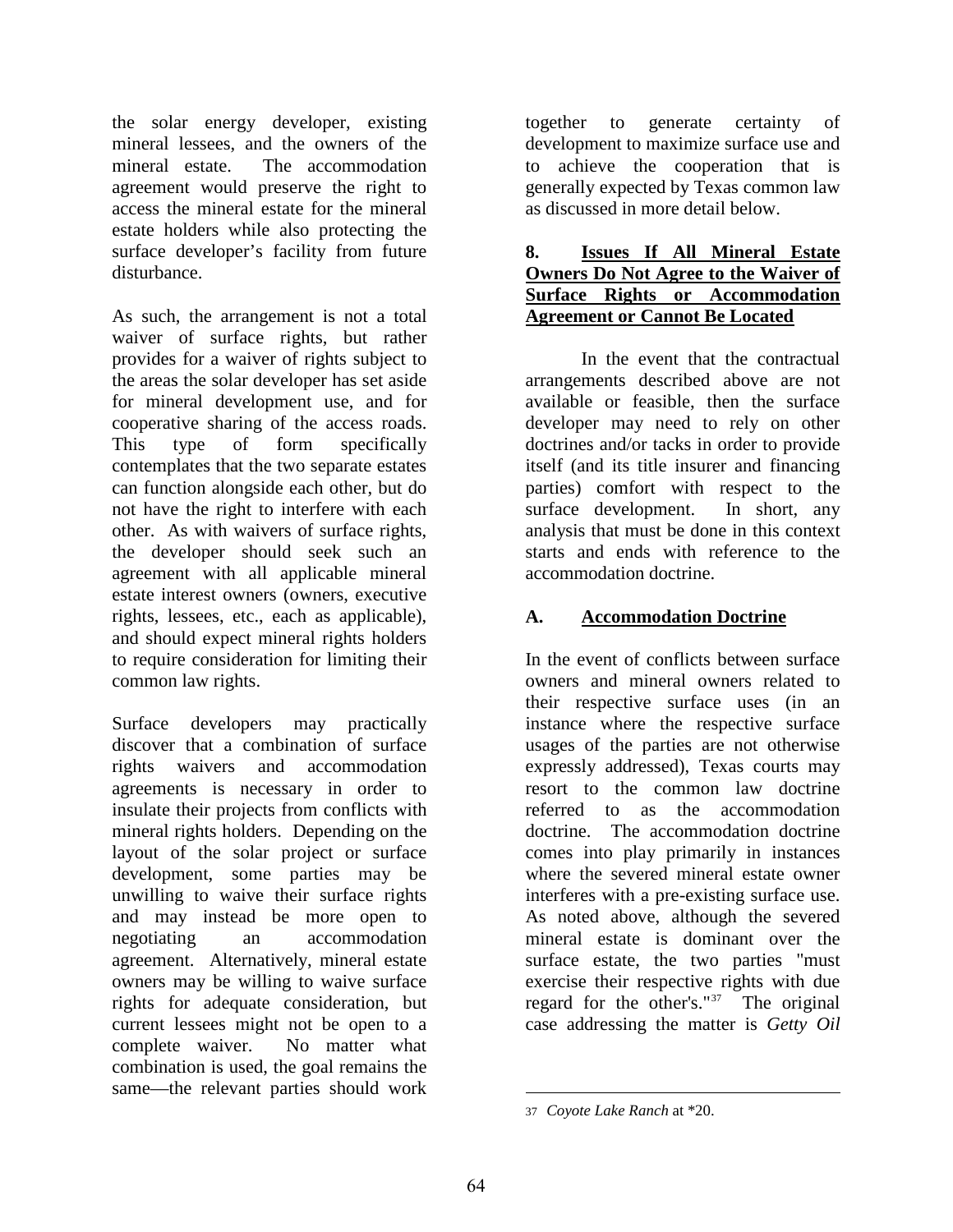*Co. v. Jones*. [38](#page-9-0) 

In *Getty Oil Co.*, Jones owned the fee simple title to certain land, and Getty Oil was an oil and gas lessee thereon.<sup>[39](#page-10-0)</sup> Getty Oil's lease predated Jones' purchase of the fee simple surface estate.<sup>40</sup> In 1963, Jones installed a self-propelled circular irrigation system to irrigate his cotton crops.[41](#page-10-2) In 1967, Getty Oil drilled two additional wells that produced but needed pumps to create flow.<sup>[42](#page-10-3)</sup> Getty Oil began installing two beam pumps that were each at least thirteen feet tall.<sup>[43](#page-10-4)</sup> The pumps would have restricted the movement of Jones' irrigation system because it maintained only a seven-foot clearance.<sup>[44](#page-10-5)</sup> Jones sued for damages and an injunction to prevent Getty Oil from installing the pumps.<sup>[45](#page-10-6)</sup>

At trial, Jones had the burden of proving his existing use of the surface to grow cotton would be impaired/precluded by Getty Oil's pumps, as well as the burden of proving that Getty Oil had other reasonable alternatives to the beam pumps. Jones proved to the satisfaction of the jury and the Court that the selfpropelled irrigation system represented the only reasonable method by which he could profitably grow cotton on the land.<sup>[46](#page-10-7)</sup> Jones also introduced evidence that Getty Oil had two alternatives to the beam pumps it intended to install—Getty Oil could use hydraulic pumps that were much shorter and would not impede the irrigation system, or Getty could dig

<span id="page-10-4"></span>43 *Id*.

cellars into the ground so that beam pumps would not extend more than seven feet above the surface. $47$  The hydraulic pumps would cost less than \$5,000 more than the beam pumps; installing the beam pumps in cellars would have cost less than \$12,000 more than installing the pumps on the surface.<sup>48</sup> The Court held that the doctrine of accommodation applied because these two alternatives were reasonable alternatives despite their added expense, the use of the beam pumps was not reasonably necessary to the extraction of oil, and the use of the beam pumps violated Getty Oil's obligations to exercise its rights with due regard to the surface owner.<sup>[49](#page-10-2)</sup>

Following *Getty Oil Co.*, additional cases were decided by the Court which noted the "broad application" of the  $accommodation$  doctrine,<sup>[50](#page-10-3)</sup> as well as providing further insight into the underlying intent and process of the Court in such cases to lead the way in (a) "working out accommodations which preserve unto the severed mineral owner or lessee a reasonable dominant easement for the production of … minerals while at the same time preserving a viable servient estate"[51](#page-10-4) and (b) "conciliating conflicts between owners of the surface and of the mineral rights, and in requiring reasonable accommodation between them."[52](#page-10-6) 

 $\overline{a}$ 38 [470 S.W.2d 618](https://links.casemakerlegal.com/states/TX/books/Case_Law/results?search[Cite]=470%20S.W.2d%20618&ispincite=yes&ci=13&fn=Volume+41%2c+Number+1+Fall+2016+OGERL+Section+Report.pdf) (Tex. 1971).

<span id="page-10-0"></span><sup>39</sup> *Id*. at 619-20.

<span id="page-10-1"></span><sup>40</sup> *Id*.

<span id="page-10-2"></span><sup>41</sup> *Id*. at 620.

<span id="page-10-3"></span><sup>42</sup> *Id*.

<span id="page-10-5"></span><sup>44</sup> *Id*. 45 *Id*. at 619.

<span id="page-10-7"></span><span id="page-10-6"></span><sup>46</sup> *Id*. at 619-20.

<sup>47</sup> *Id*. at 622.

<sup>48</sup>*Id*. <sup>49</sup>*Id.*

<sup>50</sup> *Coyote Lake Ranch* at \*22.

<sup>51</sup> *Sun Oil Co. v. Whitaker*, [483 S.W.2d 808](https://links.casemakerlegal.com/states/TX/books/Case_Law/results?search[Cite]=483%20S.W.2d%20808&ispincite=yes&ci=13&fn=Volume+41%2c+Number+1+Fall+2016+OGERL+Section+Report.pdf), 817 (Tex. 1972).

<sup>52</sup> *Humble Oil & Refining Co. v. West*, [508](https://links.casemakerlegal.com/states/TX/books/Case_Law/results?search[Cite]=508%20S.W.2d%20812&ispincite=yes&ci=13&fn=Volume+41%2c+Number+1+Fall+2016+OGERL+Section+Report.pdf)  [S.W.2d 812](https://links.casemakerlegal.com/states/TX/books/Case_Law/results?search[Cite]=508%20S.W.2d%20812&ispincite=yes&ci=13&fn=Volume+41%2c+Number+1+Fall+2016+OGERL+Section+Report.pdf), 815 (Tex. 1974).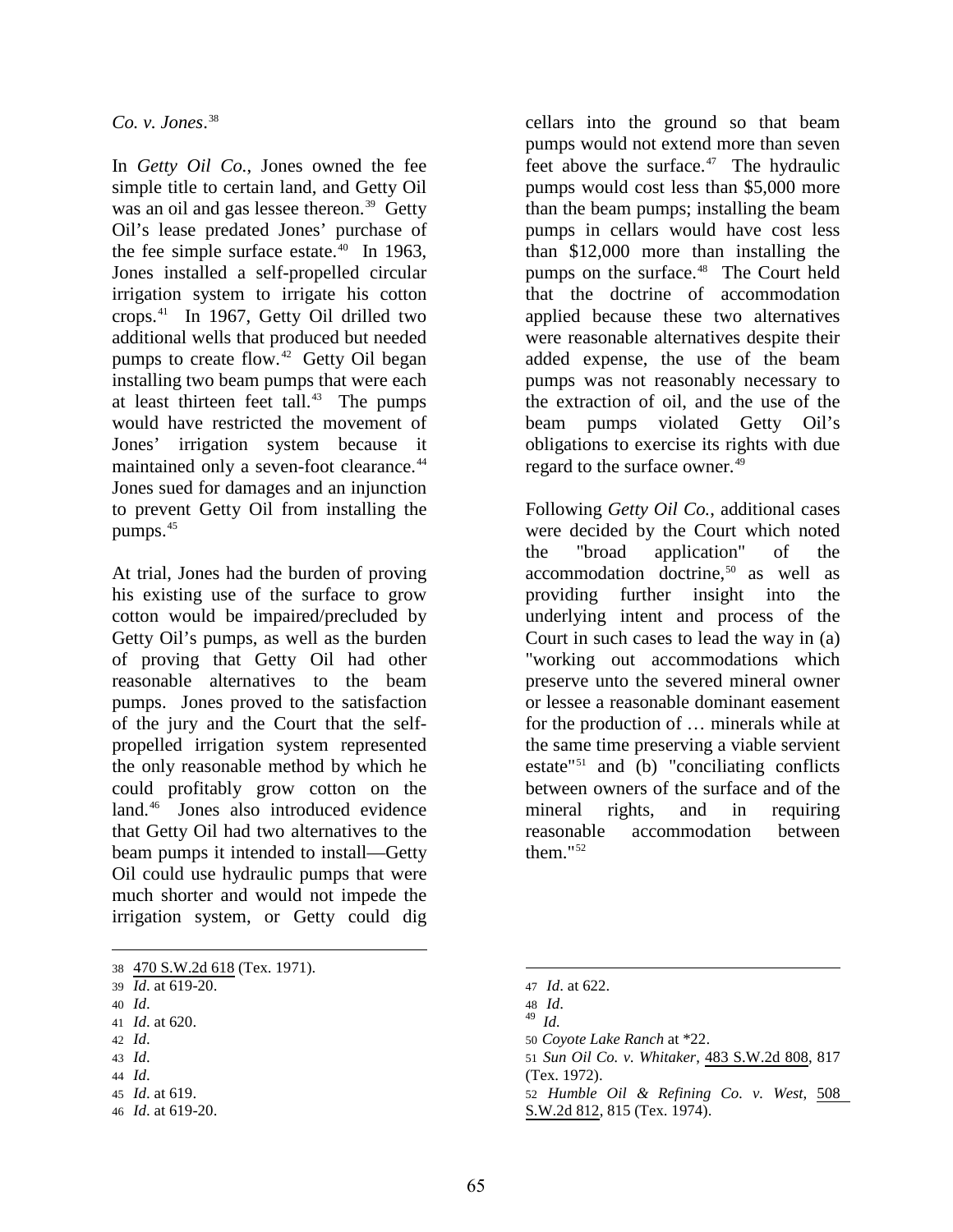With that intent in mind, the Court has held that the elements of a claim that a mineral lessee or other mineral owner has failed to recognize and accommodate an existing use of the surface:

"the surface owner has the burden to prove that (1) the lessee's use completely precludes or substantially impairs the existing use, and (2) there is no reasonable alternative method available to the surface owner by which the existing use can be continued. If the surface owner carried that burden, he must further prove that given the particular circumstances, there are alternative reasonable, customary, and industry-accepted methods available to the lessee which will allow recovery of the minerals and also allow the surface owner to continue the existing use."[53](#page-10-2)

The foregoing places the burden of establishing the existing use squarely on the surface owner, and includes a requirement on the surface owner to demonstrate a lack of alternatives. While these elements were recently cited by the Supreme Court of Texas, [54](#page-11-0) commentators note that several of the progeny of *Getty Oil* have not required the surface owner to show lack of alternatives, and moreover contend that the Court has created a "further imbalance in the relationship between surface owners and mineral owners, thereby negating the original purpose of the accommodation doctrine - to level the playing field between the parties to a severed estate."[55](#page-11-1) It is likely that this assertion will be made in future cases with respect to the

doctrine, but in the meantime surface developers and mineral owners should operate under existing pronouncements and instructions from the Court.

A relatively significant holding with respect to pre-existing use analysis came in *Texas Genco, LP v. Valence Operating Co.*, announced by the Waco Court of Appeals in  $2006^{56}$  $2006^{56}$  $2006^{56}$  In that case, Genco, the surface owner, was the owner and operator of a power plant and had set aside certain lands for use as an industrial ash landfill.[57](#page-11-3) Genco had divided the landfill into discrete blocks or "cells," some of which had already contained ash at the time of the conflict.[58](#page-11-0) Valence desired to drill a well within one of the "unused" cells and obtained a permit from the Railroad Commission to do so.<sup>[59](#page-11-1)</sup> The main argument between Genco and Valence, and the point of reference here, related to whether the *planned* use of the particular cell Valence desired to drill into would preclude, under an accommodation doctrine argument, Valence from drilling in that location. The Waco Court determined that such planned use is a pre-existing use covered under the accommodation doctrine.<sup>[60](#page-11-4)</sup> Moreover, the court held that directional drilling can be a reasonable, industryestablished alternative requiring the mineral estate holder to accommodate a surface use. $61$ 

The significance of the foregoing discussion in this section to a surface developer can be summarized into a few

<span id="page-11-2"></span> $\overline{a}$ 53 *Merriman v. XTO Energy, Inc.*, [407 S.W.3d](https://links.casemakerlegal.com/states/TX/books/Case_Law/results?search[Cite]=407%20S.W.3d%20244&ispincite=yes&ci=13&fn=Volume+41%2c+Number+1+Fall+2016+OGERL+Section+Report.pdf)  [244](https://links.casemakerlegal.com/states/TX/books/Case_Law/results?search[Cite]=407%20S.W.3d%20244&ispincite=yes&ci=13&fn=Volume+41%2c+Number+1+Fall+2016+OGERL+Section+Report.pdf), 249 (Tex. 2013) (citations omitted).

<span id="page-11-3"></span><span id="page-11-0"></span><sup>54</sup> *Coyote Lake Ranch*, at \*23-\*24.

<span id="page-11-5"></span><span id="page-11-4"></span><span id="page-11-1"></span><sup>55</sup> Courtney R. Potter, *The Accommodation Doctrine Revisited: Implications in Law and in Policy*, 46 St. Mary's L.J. 75, 84-85, 89 (2014).

<sup>56</sup> [187 S.W.3d 118](https://links.casemakerlegal.com/states/TX/books/Case_Law/results?search[Cite]=187%20S.W.3d%20118&ispincite=yes&ci=13&fn=Volume+41%2c+Number+1+Fall+2016+OGERL+Section+Report.pdf) (Tex. App.—Waco 2006, pet denied).

<sup>57</sup> *Id*. at 120.

<sup>58</sup> *Id*. at 120-21.

<sup>59</sup> *Id*. at 121.

<sup>60</sup> *Id*. at 124. <sup>61</sup> *Id*.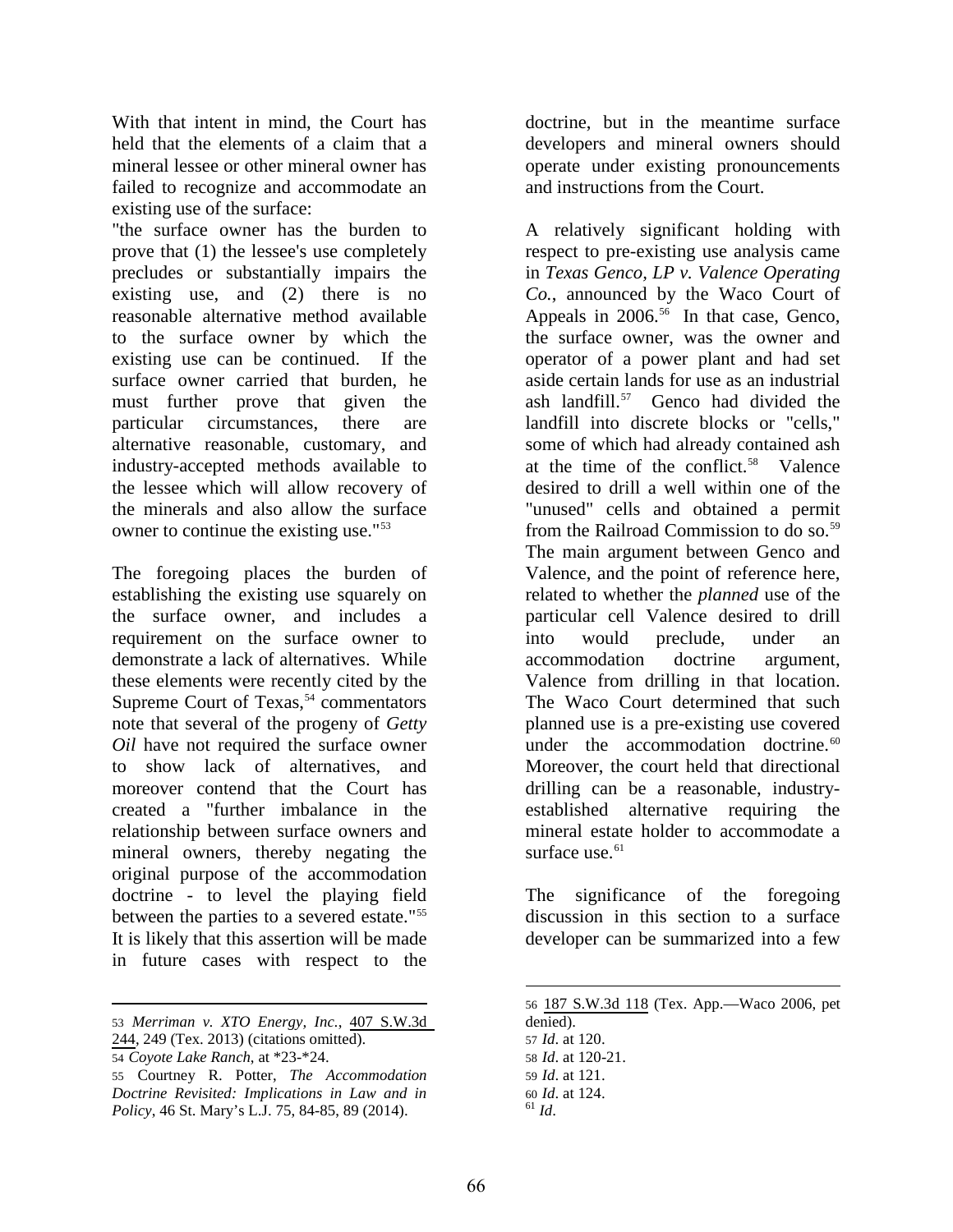points. First, there is no bright-line test in the application of the accommodation doctrine to a particular scenario, but rather any presiding judge or court will conduct an *ad hoc* analysis of the facts and circumstances surrounding the conflict. There is somewhat sufficient guidance from the line of cases explaining the accommodation doctrine, including direction with respect to what constitutes a "pre-existing use", who has the burden of proof, and what is considered to be a reasonable alternative, but the overall process continues to contain uncertainty of outcome. Second, the accommodation doctrine only applies in instances where there is no existing agreement between the surface and mineral owners, and further buttresses the stated goal of reconciling differences between the potential conflicting parties. Finally, as technology improves (for both mineral and surface endeavors) and additional perceived conflicts arise, it is possible that this common law doctrine will continue to evolve, perhaps shifting burdens between the surface and mineral parties or declaring additional points of clarity in the process, but total reliance on the doctrine is not an efficient plan for either side. There are alternatives or supplements that should be strongly considered.

# **B. Reserving Well Drill Sites**

Again assuming that the surface developer has not been able to obtain surface waivers, accommodation agreements, or other arrangements with mineral owners (for whatever reason), it may be advisable for the developer to voluntarily and proactively reserve certain areas restricted from surface development so that the land is withheld as a future potential drill site. This process (along with the underlying processes involved in negotiating accommodation agreements) should be undertaken with regard to the existing Railroad Commission field rules, geologic reports, and other relevant information. The expertise of a petroleum engineer may also be worthwhile depending on the experience level of the developer and/or the complexity of the situation on the ground, since such professionals often have greater access to the relevant geologic data, surrounding mineral development and activity, and regulatory requirements. These types of proactive reservations have the potential to avoid conflict in the future as well as to provide a baseline for any analysis under the accommodation doctrine that could arise later. Although this process is not typical, and contains inherent risk, it is an alternative that a developer may consider.

# **C. Texas Railroad Commission Rules**

In addition, if the surface developer intends to develop a project in certain counties in Texas, it may be possible for a said developer to initiate a process at the Railroad Commission pursuant to Statewide Rule 76 (16 Tex. Admin. Code § 3.76 (West 2009)) to designate certain lands as qualified subdivisions, also known as a "drillsite designation." In 1983, the Texas Legislature enacted Chapter 92 of the Texas Natural Resources Code. Chapter 92 provides authority to surface owners of certain tracts to apply for the creation of a qualified subdivision that limits the "possessory mineral interest" holder to explore and produce the tract's associated minerals from specified "operation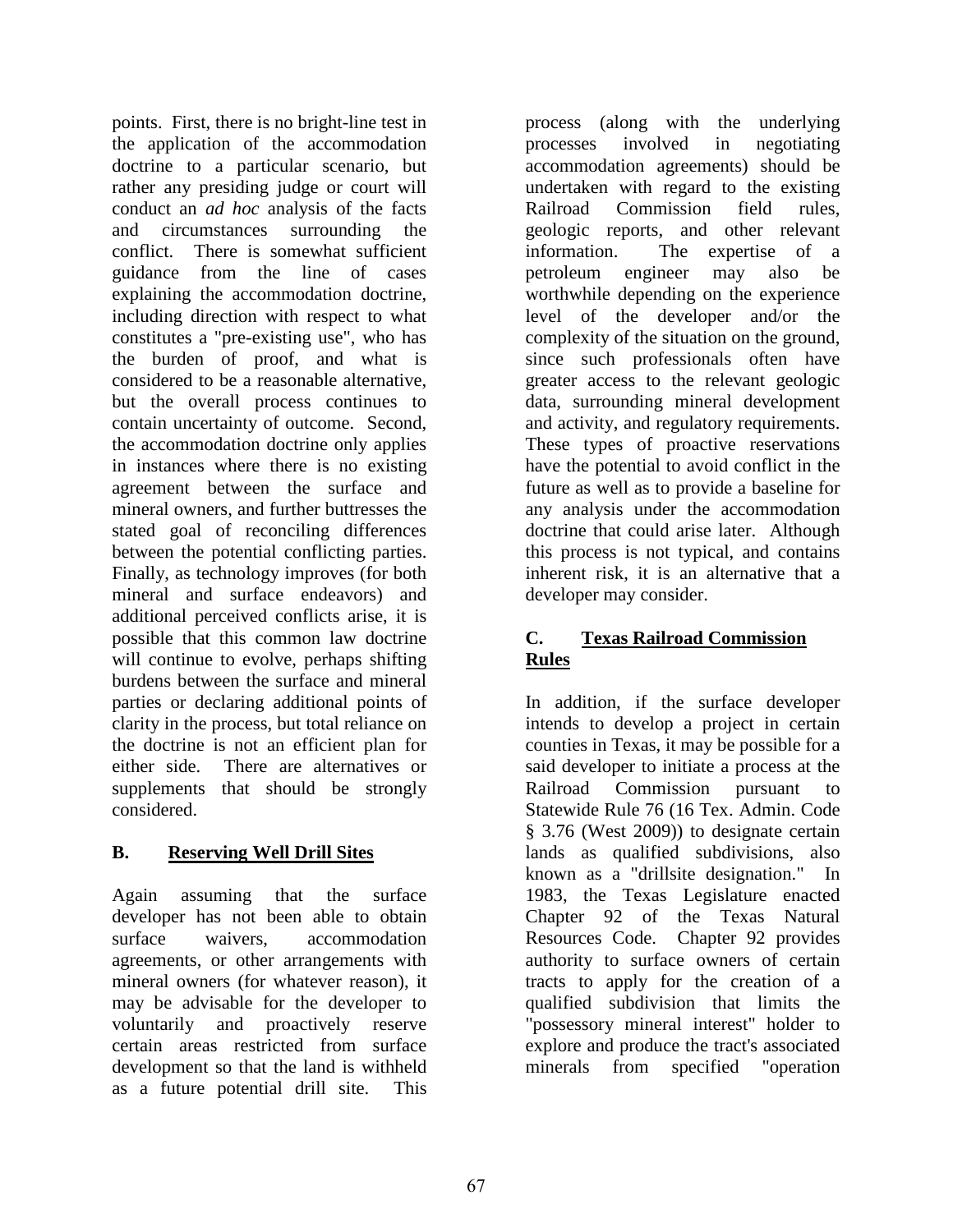sites."<sup>[62](#page-11-2)</sup> The terms of the statute and the rule specify that a qualified subdivision may not exceed 640 acres in size, and may only be granted in (1) counties with a population exceeding 400,000, and (2) counties with a population exceeding 140,000 so long as that county is adjacent to a county with a population exceeding  $400,000$  or located on a barrier island.<sup>[63](#page-13-0)</sup> In order to satisfy the statute, the qualified subdivision must contain "an operations site for each separate 80 acres within the 640-acre tract and provisions for road and pipeline easements to allow use of the operations site."[64](#page-13-1) The operations sites are must be two acres or greater, [65](#page-13-2) although research of hearing dockets indicates a tendency to offer (and for the Commission to accept) anywhere from 2- to 6-acre sites. Finally, the qualified subdivision must be a tract that has been subdivided in a manner authorized by law by the surface owner for residential, commercial, or industrial use.  $66$ 

Procedurally, the applicant must submit an application to the Railroad Commission, which in turn sends notice to all possessory mineral interest holders of the application and hearing date. $67$ Often, the applicant and mineral interest holders will negotiate an accommodationtype of agreement in order to avoid the costs and efforts involved in a Railroad Commission hearing. In the event the parties do not arrive at such an agreement, a hearing will be held, at which the applicant and the interest holders provide evidence to support the approval, denial, or amendment of the application. The Commission's decision is reached after consideration of "the adequacy of the number and location of operations sites and road and pipeline easements" for each application.<sup>68</sup> If an application is granted, the surface owner must commence actual construction of roads or utilities within the newly qualified subdivision, and must sell a lot within the subdivision to a third party within three years of the order granting the application.<sup>[69](#page-13-2)</sup>

While the contents of Chapter 92 and Rule 76 have existed for nearly 20 years, the process was used sparingly until recently. An uptick in applications has occurred in the last few years, but the provisions of the rule have remained either largely anonymous, or largely avoided. In 2010, the Austin Court of Appeals heard arguments in the case of *[SWEPI, LP v. Railroad Commission of](https://links.casemakerlegal.com/states/TX/books/Case_Law/results?&search[Cite]=314+S.W.3d+253&search[Date%20Decided_from]=2010%2f05%2f11&search[Date%20Decided_to]=2010%2f05%2f11&search[Case%20Name]=SWEPI%2c+LP+v.+Railroad+Commission+of+Texas&ci=13&fn=Volume+41%2c+Number+1+Fall+2016+OGERL+Section+Report.pdf)  [Texas](https://links.casemakerlegal.com/states/TX/books/Case_Law/results?&search[Cite]=314+S.W.3d+253&search[Date%20Decided_from]=2010%2f05%2f11&search[Date%20Decided_to]=2010%2f05%2f11&search[Case%20Name]=SWEPI%2c+LP+v.+Railroad+Commission+of+Texas&ci=13&fn=Volume+41%2c+Number+1+Fall+2016+OGERL+Section+Report.pdf)*, [70](#page-13-3) wherein the mineral interest holder (SWEPI) challenged the Railroad Commission's approval of a qualified subdivision under Rule 76. SWEPI was the operator of the mineral estate underlying two contiguous 640-acre tracts for which the surface owner (Eyhorn) and Hidalgo County (who possessed a purchase option) filed plats and requested the designation of drill sites upon pursuant to the rule. Eyhorn and Hidalgo County planned to construct and operate a landfill on the subject lands. After the hearings and legal wrangling, the Commission granted both applications. In affirming the Commission's approval, the court held

 $\overline{a}$  $62$  Tex. Nat. Res. Code Ann. §§ 92.002(1),

<span id="page-13-1"></span>

<span id="page-13-2"></span>

<span id="page-13-4"></span><span id="page-13-3"></span>

<span id="page-13-0"></span><sup>92.002(2) (</sup>West 2011).<br>
<sup>63</sup> *Id.*<br>
<sup>64</sup> *Id.*<br>
<sup>65</sup> *Id.*<br>
<sup>67</sup> *Id.*, § 92.004.

<sup>&</sup>lt;sup>68</sup> *Id.*, §92.004(b).<br><sup>69</sup> *Id.*, §92.005(c).<br><sup>70</sup> 317 S .W.3d 253 (Tex. App.—Austin 2010, pet. denied).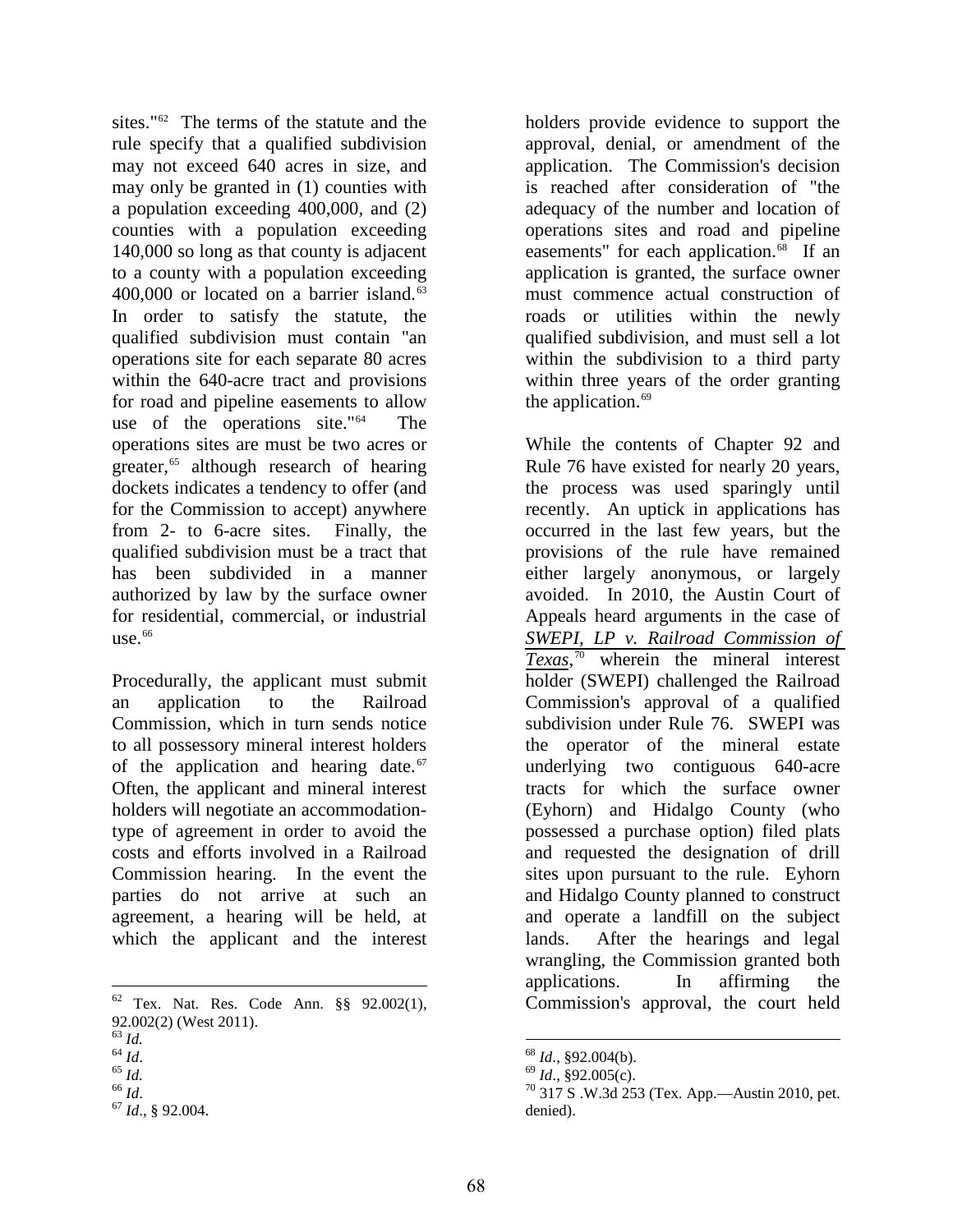that an owner of greater than 640 acres of land is entitled to a qualified subdivision for *every* 640 acres, thereby extending what appears from the statute to be a requirement that landowners are limited to a single 640-acre qualified subdivision.<sup>[71](#page-13-3)</sup> In addition, the court upheld the Commission's decision that use of the surface for a landfill satisfied Section 92.002(3)(B), largely basing its decision on the facts that the legislative history of the statute is silent regarding what constitutes "industrial use," and the common meaning of "industrial" from Webster's dictionary is "of or belonging to industry."[72](#page-14-0) 

In addition to the location of the subject property, the applicability of Rule 76 may also depend on the technology used in the surface development. To date, no solar developer has applied for and received a qualified subdivision pursuant to Rule 76. However, the process does provide an avenue for solar developers (and arguably mineral interest owners and developers) to achieve more certainty in the utilization of surface areas within specified counties that overlie a severed mineral estate. Moreover, understanding the parameters of Rule 76 and the administrative decisions issued thereunder can provide critical information that can be utilized by surface and mineral estate parties alike (and act as a blueprint) in the negotiations of accommodation agreements and the reservation of drill sites as discussed above.

 $^{71}$  *Id.* at 261.

### **9. Title Insurance Products**

The processes and avenues discussed to this point in the article are intended, as noted, to create certainty with respect to surface and mineral development. This certainty applies to the developer itself and to the financing parties of any surface (or mineral) project. A typical step in the development process is the issuance of a title insurance policy in favor of the project. Title insurance provides a backstop to the title work that the developer performed on the site, and is expected by all financing parties to a transaction. In this particular context, title insurance can also provide coverage related to mineral rights and potential conflicts among the respective estate owners.

Texas has four different types of promulgated title insurance endorsements to address mineral issues that arise in the context of surface real estate rights: Forms T-19, T-19.1, T-19.2 and T-19.3. These endorsements are available when a title insurance company issues its title policy with an exception or exclusion for mineral estate coverage. Title companies may include such mineral exceptions or exclusions under Texas Title Insurance Procedural Rule 5.1, and when including the mineral exclusion title companies may also make the T-19 endorsements available under Rule P-50.1, as described below:

### **P-5.1. Exception or Exclusion Regarding Minerals**

A. As used by this rule, minerals means coal, lignite, oil, gas, and other minerals in, under, and that may be produced from the land, together with all rights, privileges, and immunities

<span id="page-14-0"></span><sup>&</sup>lt;sup>72</sup> *Id.* at 266.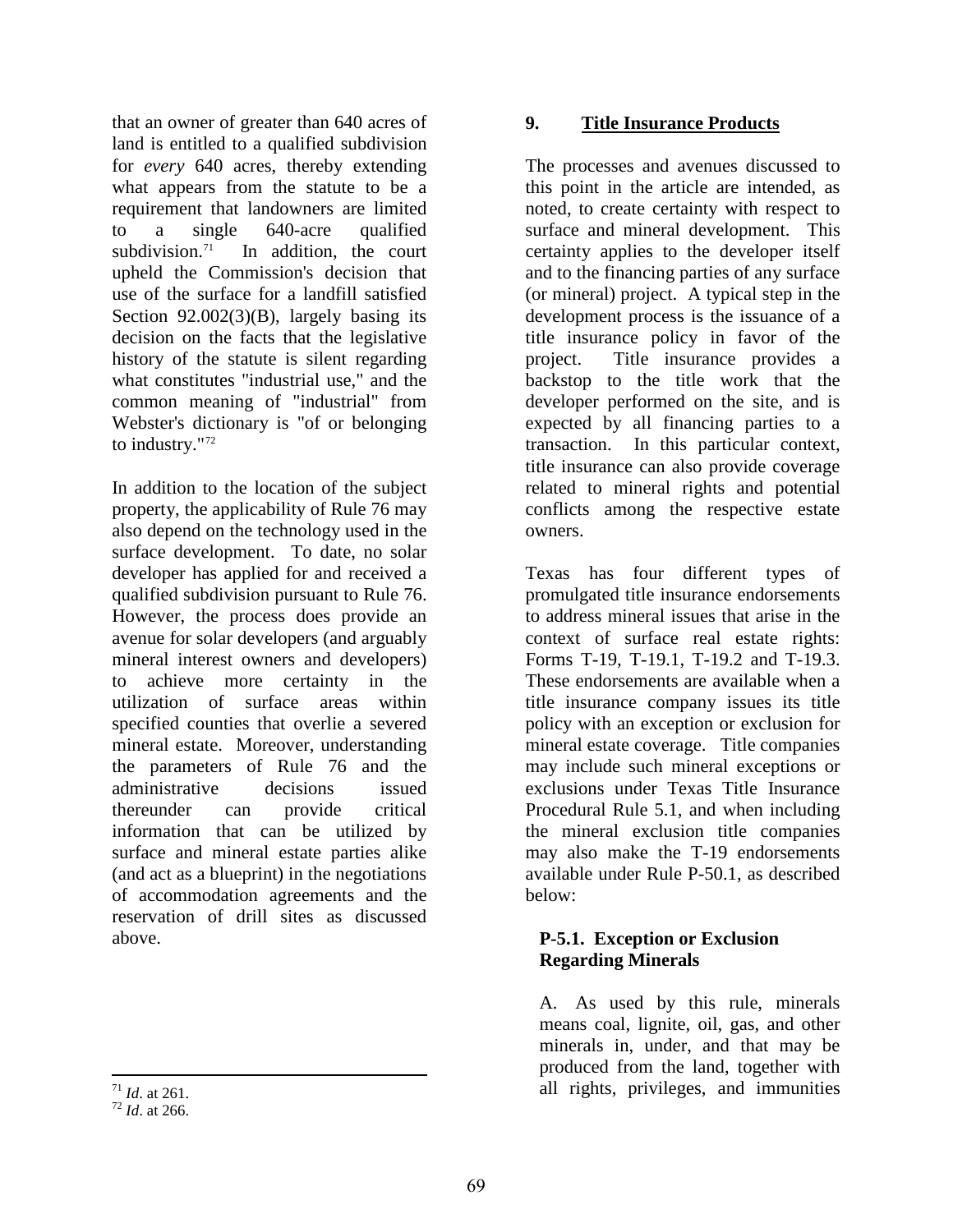relating thereto. The Policy is not an abstract of title nor does a Company have an obligation to determine the ownership of any mineral interest. A Company may insert into a policy or any other title insuring form an exception or an exclusion for minerals as provided below:

1. On Schedule A, Item 2:

"subject to, and the Company does not insure title to, and excepts from the description of the Land, coal, lignite, oil, gas and other minerals in, under and that may be produced from the Land, together with all rights, privileges, and immunities relating thereto."; or

2. On Schedule B:

"All leases, grants, exceptions or reservations of coal, lignite, oil, gas and other minerals, together with all rights, privileges, and immunities relating thereto, appearing in the Public Records whether listed in Schedule B or not. There may be leases, grants, exceptions or reservations of mineral interest that are not listed."

B. When the language described in either A.1 or A.2 above is inserted, the Company upon request by the insured and if it meets the Company's underwriting standards may issue one or more of the applicable endorsements as provided in Procedural rule [P-50.1.](http://www.tdi.state.tx.us/title/titlem4l.html#P-50.1)

Because of the language in section B of Rule P-5.1, the endorsements noted above are available to address the risks that surface estate improvements may be forced to be removed or disturbed by mineral estate activities. These

endorsements help alleviate some of the concerns about mineral rights faced by solar energy project operators because the endorsements allow claims to be filed under the title policy if mineral estate activities force the solar project operator to relocate its facilities. Just like the accommodation doctrine, however, the coverage discussed above is not without exception, and surface developers must be aware of the limitations of Texas title insurance policies and endorsements. Such policies insure only the value of the underlying real estate rights and improvements, and only up to the amount of coverage purchased in the policy. If a solar project's operating revenues and profits exceed the value of the underlying real estate rights and improvements, such excess is not covered by the title insurance policy, and such coverage may also not account for project downtime or other business-related aspects of the project.

### **10. Conclusion**

Since commercial scale solar energy projects or other surface developments generally utilize relatively large swaths of contiguous land, developers must carefully assess the likelihood of whether potential project facilities will not be subject to disturbance by the dominant mineral estate. Solar energy project owners can mitigate disturbance risks in several ways: (a) acquiring and controlling the mineral estate, (b) obtaining waivers of surface rights from mineral estate owners and lessees, (c) obtaining accommodation agreements from mineral estate owners and lessees, (d) designating well drill sites, and (e) obtaining title insurance mineral endorsements.